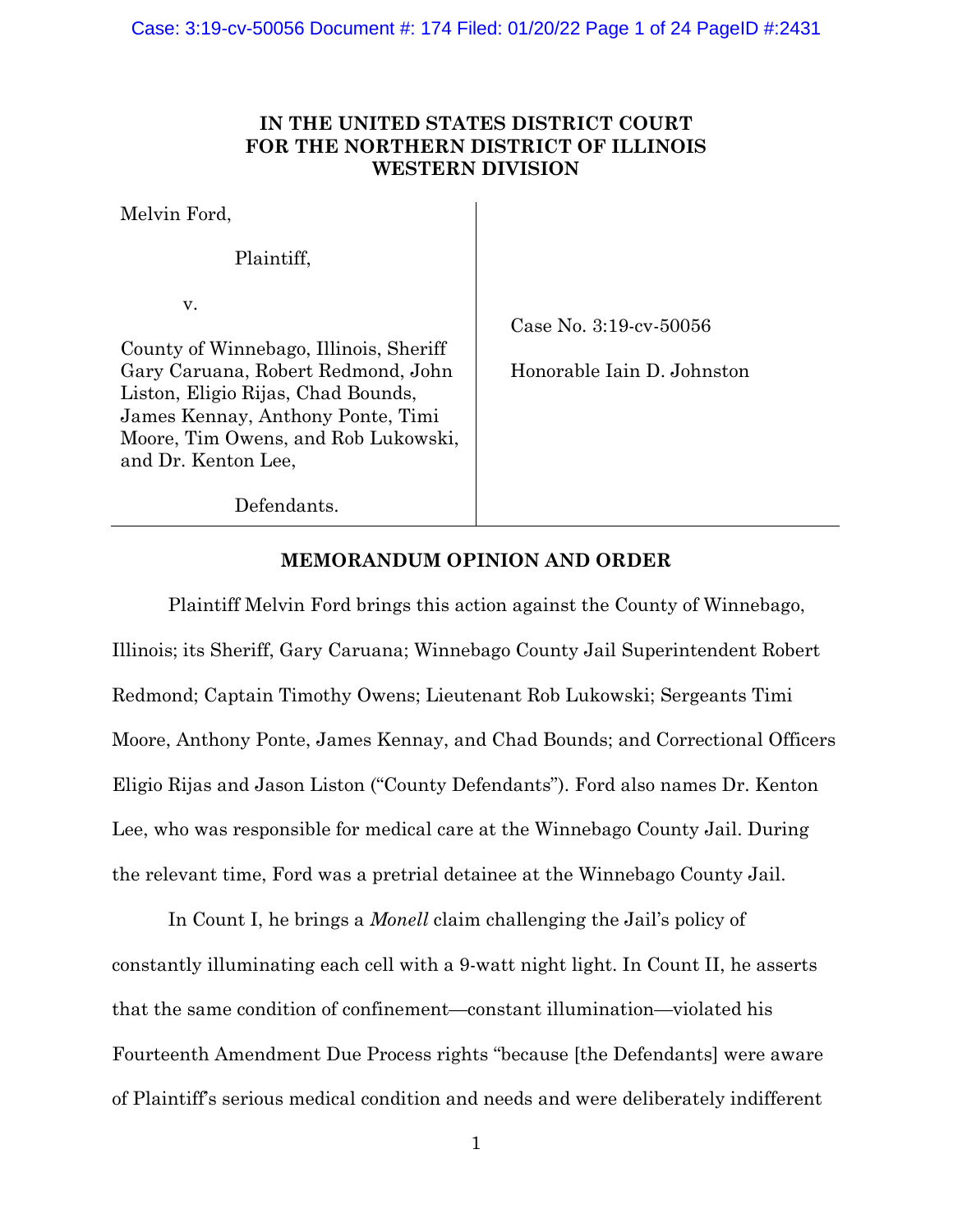to them, resulting in harm to Plaintiff." Dkt. 85, ¶ 36. Lastly, in Count III, Ford claims that all Defendants are liable for intentional infliction of emotional distress. Dr. Lee and the County Defendants now separately move the Court for summary judgment on all claims. For the reasons explained below, both motions [157,158] are granted.

# **I. Background**

Melvin Ford was incarcerated at the Winnebago County Jail ("the Jail") between March 5, 2017, and June 19, 2018.1 While at the Jail, Ford was a pretrial detainee. He was transferred to the Illinois Department of Corrections on June 19, 2018, to begin serving a sentence for endangering the life of his minor child. Corrections staff at the Jail make visual checks on the inmates at least every thirty minutes during the night to ensure the security and safety of the Jail. This includes the need to prevent escape, to ensure no one is hiding or making weapons or other contraband, attempting suicide, engaging in sexual assault, or otherwise having a medical emergency. Because the main lights are dimmed at night, the Jail installed 9-watt night lights in each cell to provide enough illumination to allow the correctional officers to see into each cell to check on the inmates and detainees. Without that constant illumination, the officers would have to shine flashlights into the cells or otherwise turn the night lights on and off throughout the night.

The night lights are about 6.5 inches long and are installed just over seven feet off the ground, inside a light fixture, on the back wall of the cell and above the

<sup>&</sup>lt;sup>1</sup> The facts recited here are taken from the parties' Local Rule 56.1 statements of undisputed fact.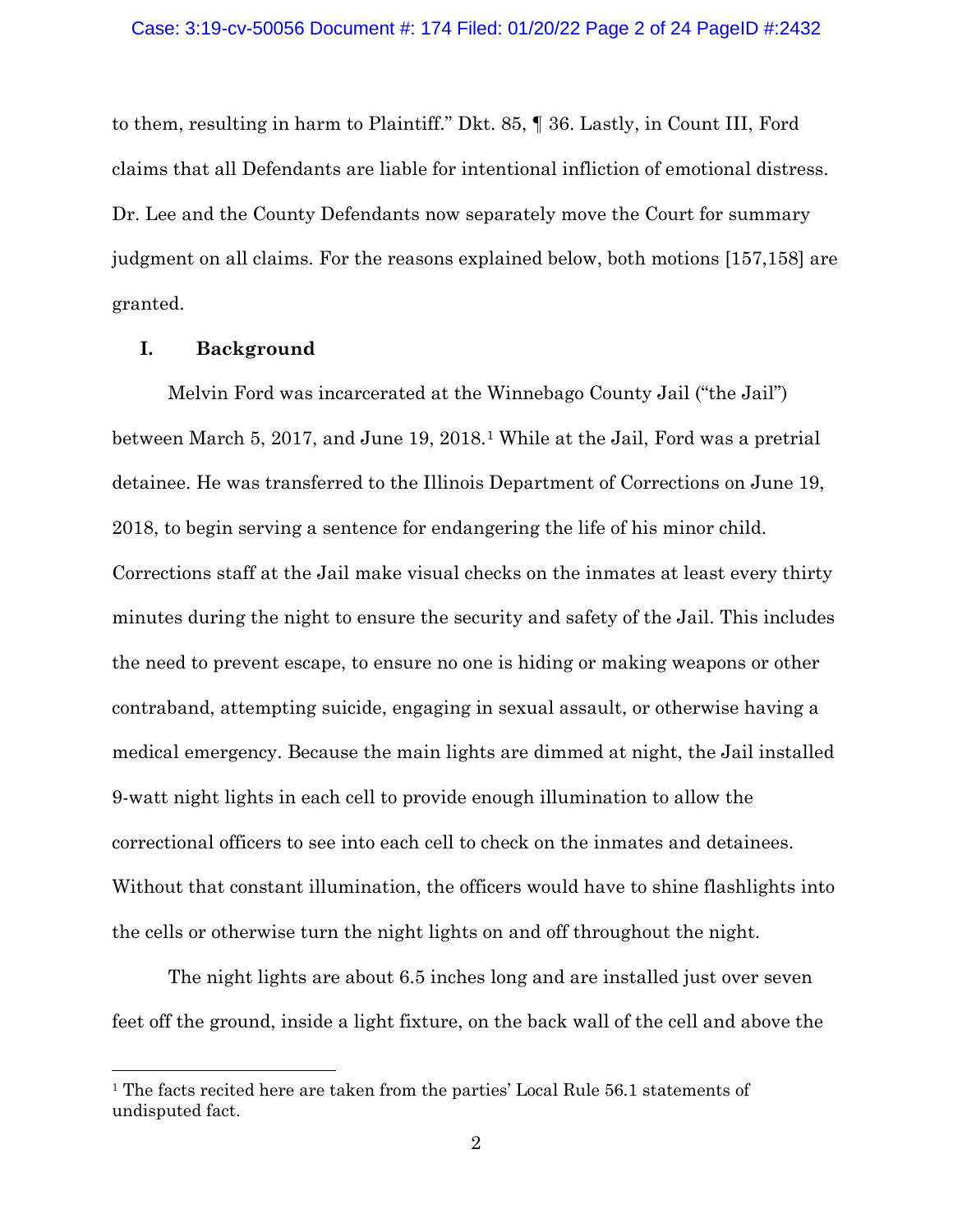# Case: 3:19-cv-50056 Document #: 174 Filed: 01/20/22 Page 3 of 24 PageID #:2433

toilet and sink. The light fixture itself also contains three 40-watt bulbs, but everything except the night light is turned off between 10:30 PM and 6:00 AM. A picture of the night light, removed from its housing, is below.



Ford complained to corrections staff that the constant illumination from the night lights was causing him to have headaches. They responded that he should speak with medical staff.

Dr. Kenton Lee, a board-certified physician, serves as the Director of the Jail's medical clinic. He examined Ford six times during his detention at the Jail.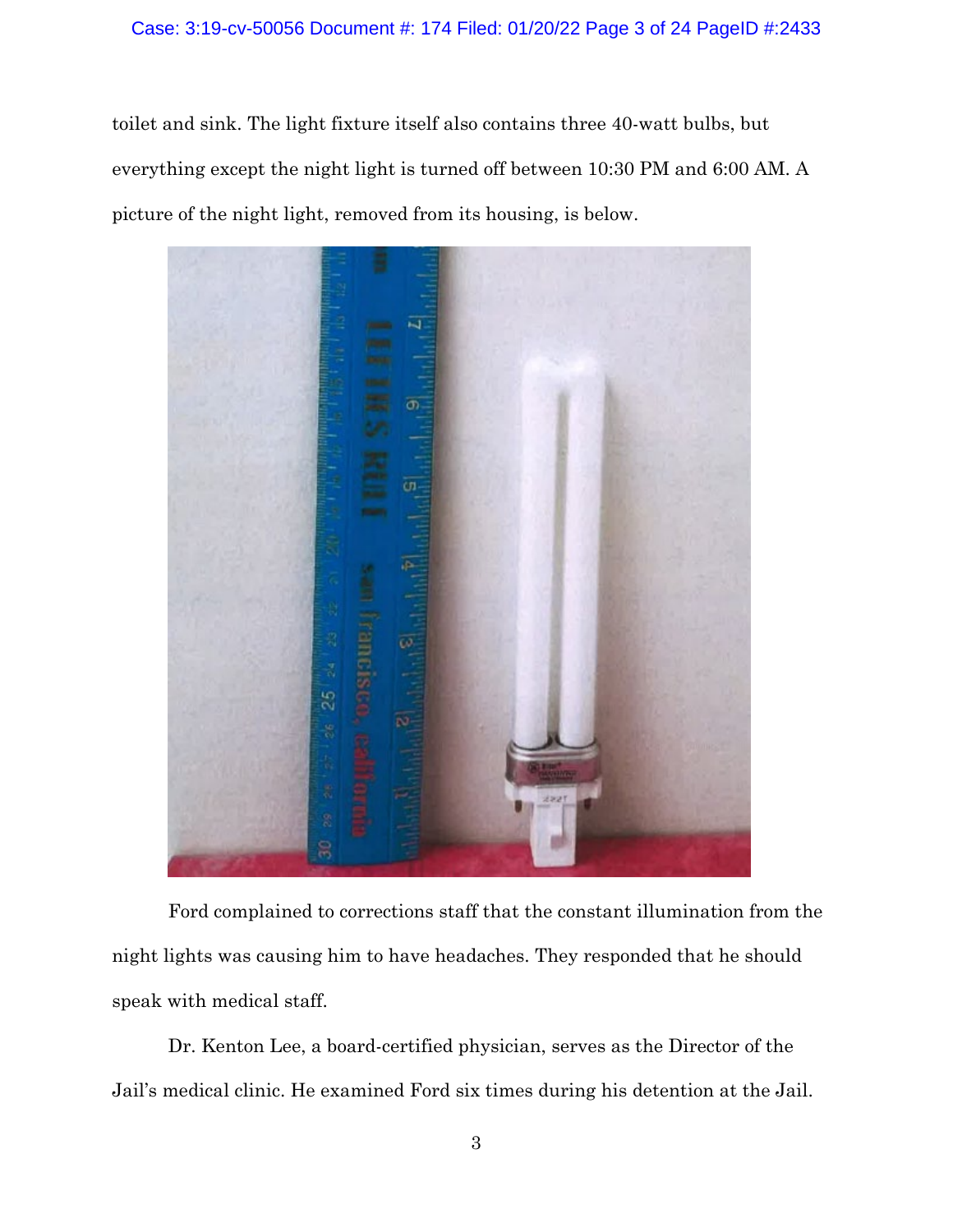#### Case: 3:19-cv-50056 Document #: 174 Filed: 01/20/22 Page 4 of 24 PageID #:2434

As the medical director of the Jail's clinic, Dr. Lee is responsible for providing medical treatment to the Jail's inmates and detainees. Though Ford believes Lee *could* have said something to Jail staff about the constant illumination, Dr. Lee has no authority to change Jail policy regarding the night light.

Ford began wearing glasses at an early age and continued to wear them until he received corrective eye surgery from Dr. Edward Yavitz, before his time at the Winnebago County Jail. In May 2017, years after the eye surgery and while a detainee at the Jail, Ford requested an appointment with Dr. Yavitz for a "touchup," but Dr. Lee did not think the touchup was medically urgent.

On August 21, 2017, Dr. Lee examined Ford. Ford complained of chest pains, headaches, and a "pop" in his head. He also reported tingling and numbness in his extremities. Though Dr. Lee could not explain the "pop" that Ford reported hearing, he believed the headaches were related to Ford recently hitting his head on his bunkbed. Ford also presented with significantly high blood pressure. Because Ford believed—for some reason—the "pop" might be an aneurism, he asked for a brain scan. Dr. Lee didn't see that as necessary or helpful under the circumstances, and Ford admits that he agreed. Instead, Dr. Lee prescribed 650 milligrams of Tylenol, three times per day, with a follow-up examination in a month. Ford did not take the Tylenol. Ford asserts that Dr. Lee did not tell him to take the Tylenol. Dr. Lee does not specifically remember if he told Ford to take the Tylenol, nor does he know when the medication was given to Ford. On September 6, 2017, Ford was offered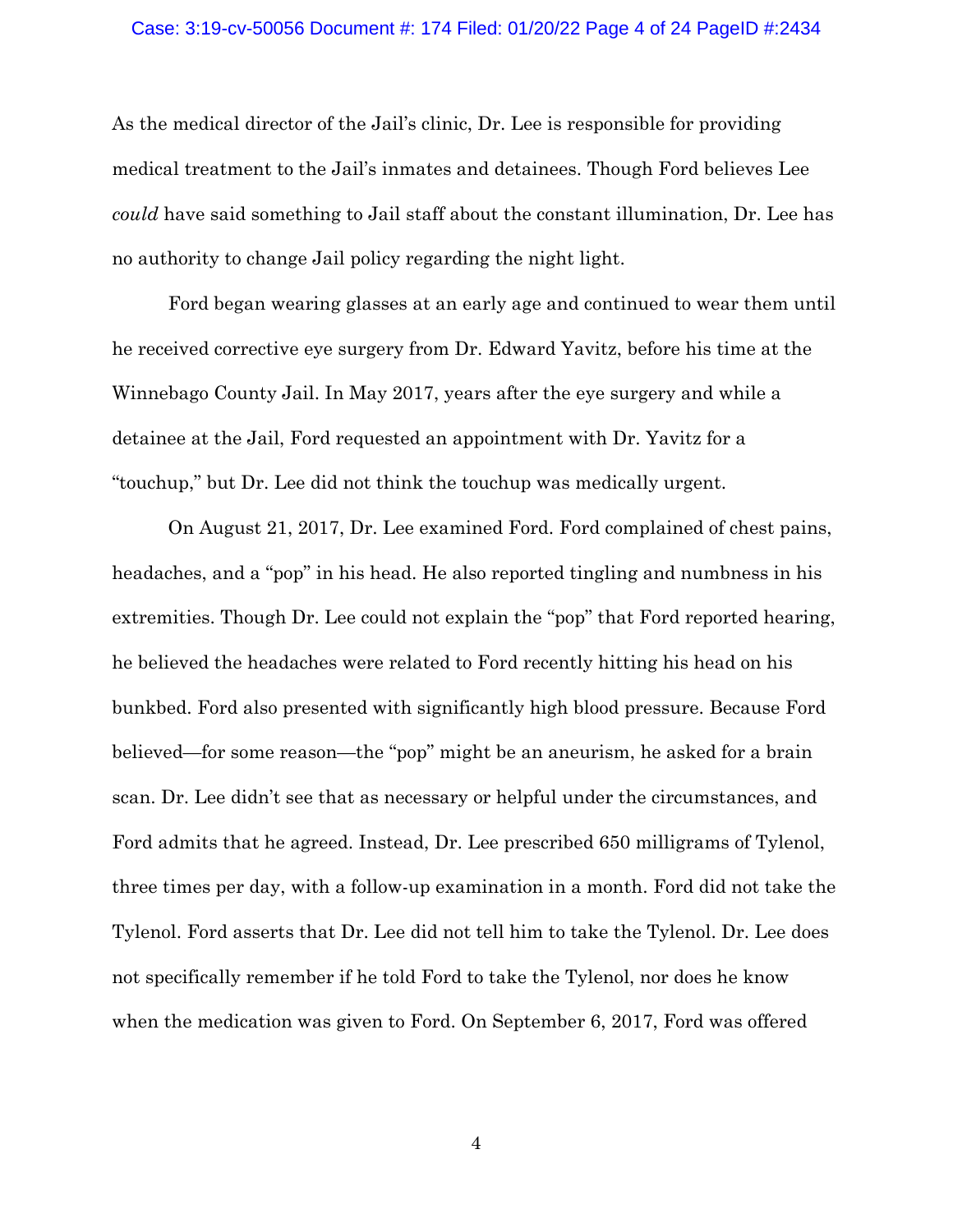Tylenol, but he refused to take it because he was not sure if the medication was given on Dr. Lee's orders—given that Ford did not remember it being prescribed.

On September 7, 2017, Dr. Lee examined Ford for the second time. A neurological examination showed normal results, meaning that brain imaging was not necessary. But because Ford again complained of chest pains, Dr. Lee ordered an EKG.2 Ford's blood pressure was also still high, though lower than the first visit. Ford also complained about continued headaches, which Dr. Lee noted were probably vascular migraine-type headaches aggravated by sensitivity to light. So, Dr. Lee prescribed 40 milligrams of Propranolol to be taken twice per day, which he believed would bring the blood pressure down and help alleviate the underlying cause of the headaches. He then directed Ford to follow up in two weeks. Though not a doctor, Ford again requested a brain scan. But Dr. Lee believed the headaches were caused by the high blood pressure and that a brain scan was not necessary.

On September 18, 2017, Dr. Lee examined Ford for a third time. This time, Ford's blood pressure was worse than the previous visit. It was 170 over 110, and then when it was re-checked to confirm, it was 172 over 114. Ford voiced concerns over the side effects of Propranolol, which Dr. Lee had prescribed, and which Ford had refused to take so far. Dr. Lee again encouraged Ford to take his prescribed medication. So, just to be clear, by this time, Dr. Lee thought Ford's headaches were

<sup>2</sup> An EKG, or electrocardiogram, is a "[g]raphical record of the heart's integrated action currents obtained with the electrocardiograph displayed as voltage change over time. *Electrocardiogram*, Stedman's Medical Dictionary (28 ed. 2006). An EKG is used to "quickly detect heart problems and monitor your heart's health." *Electrocardiogram (ECG or EKG)*, MayoClinic.org (April 9, 2020), https://www.mayoclinic.org/tests-procedures/ekg/about/pac-20384983.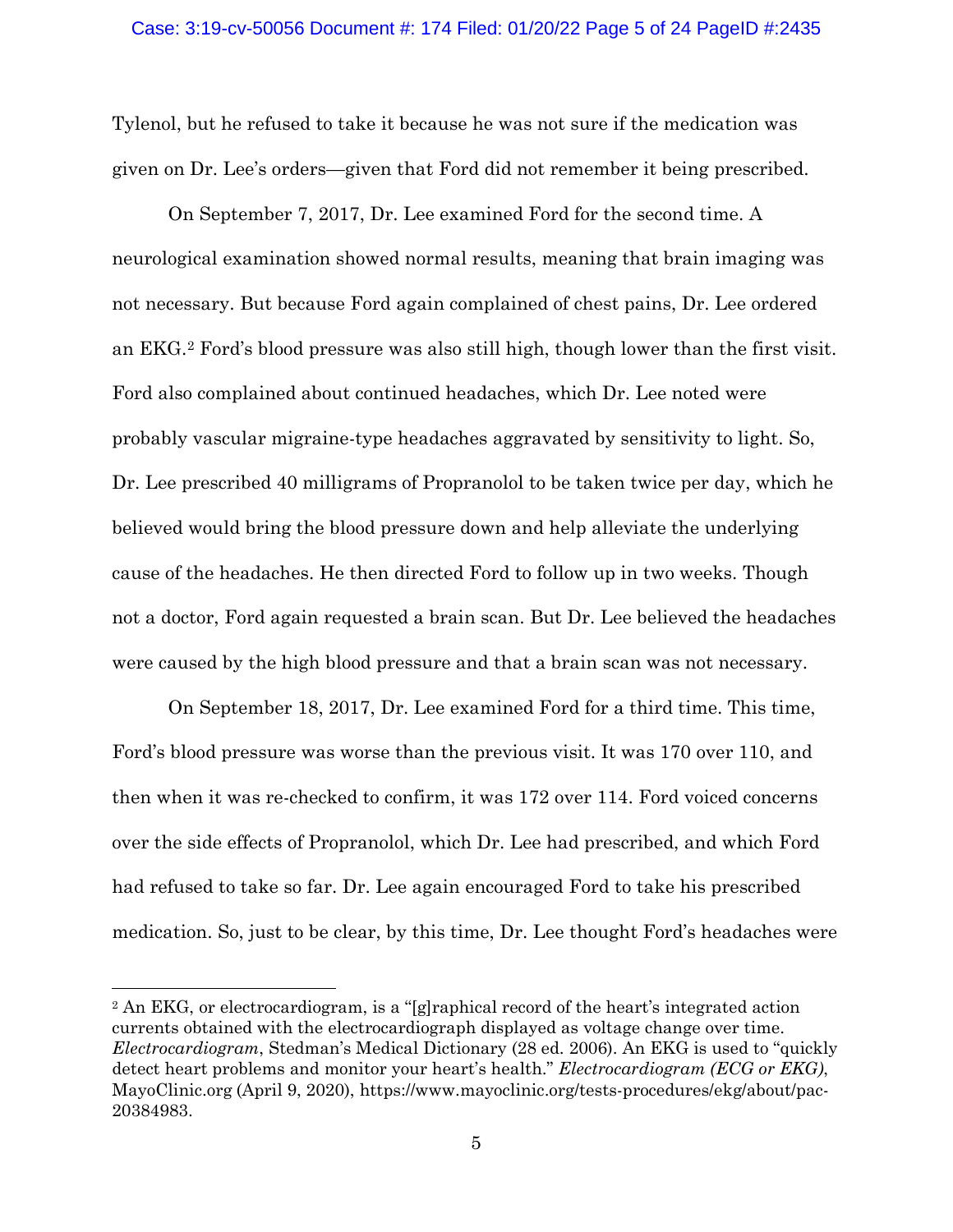### Case: 3:19-cv-50056 Document #: 174 Filed: 01/20/22 Page 6 of 24 PageID #:2436

caused by Ford's high blood pressure and prescribed Ford medication for the high blood pressure. Ford, however, refused to that the medication.

At this point, Dr. Lee believed the chest pain was lung related, rather than chest related, because the pain subsided when Ford held his breath. Dr. Lee also diagnosed Ford with double vision in one eye, which Dr. Lee believed to be a side effect of Ford's corrective eye surgery. Because it was not an emergency, Dr. Lee explained that he was not sending Ford to see Dr. Yavitz at that time. No matter: Ford apparently did not want to see Dr. Yavitz then anyway. He wanted a brain scan for his headaches. Ford believed that Dr. Lee was being unethical because he declined to order the brain scan. Ford believed it was to save the County money, but Dr. Lee noted that a neurological examination was normal and not consistent with an aneurism. (To cut to the chase, unsurprisingly, there's no evidence that Ford ever suffered an aneurism.)

Notwithstanding his belief that a brain scan was not necessary, Dr. Lee ordered a CT scan of the brain and another EKG to build trust with Ford and to encourage him to take his medication. According to progress notes on September 24 and October 2, 4, 13, 18, and 19, however, Ford continued to refuse his blood pressure medication—the medication Dr. Lee prescribed to decrease Ford's high blood pressure, which Dr. Lee believed caused Ford's headaches.

On October 23, 2017, Dr. Lee again examined Ford. Dr. Lee gave Ford the results of the brain scan and EKG. The brain scan was normal, but the EKG showed mild thickening due to increased blood pressure. Ford complained that his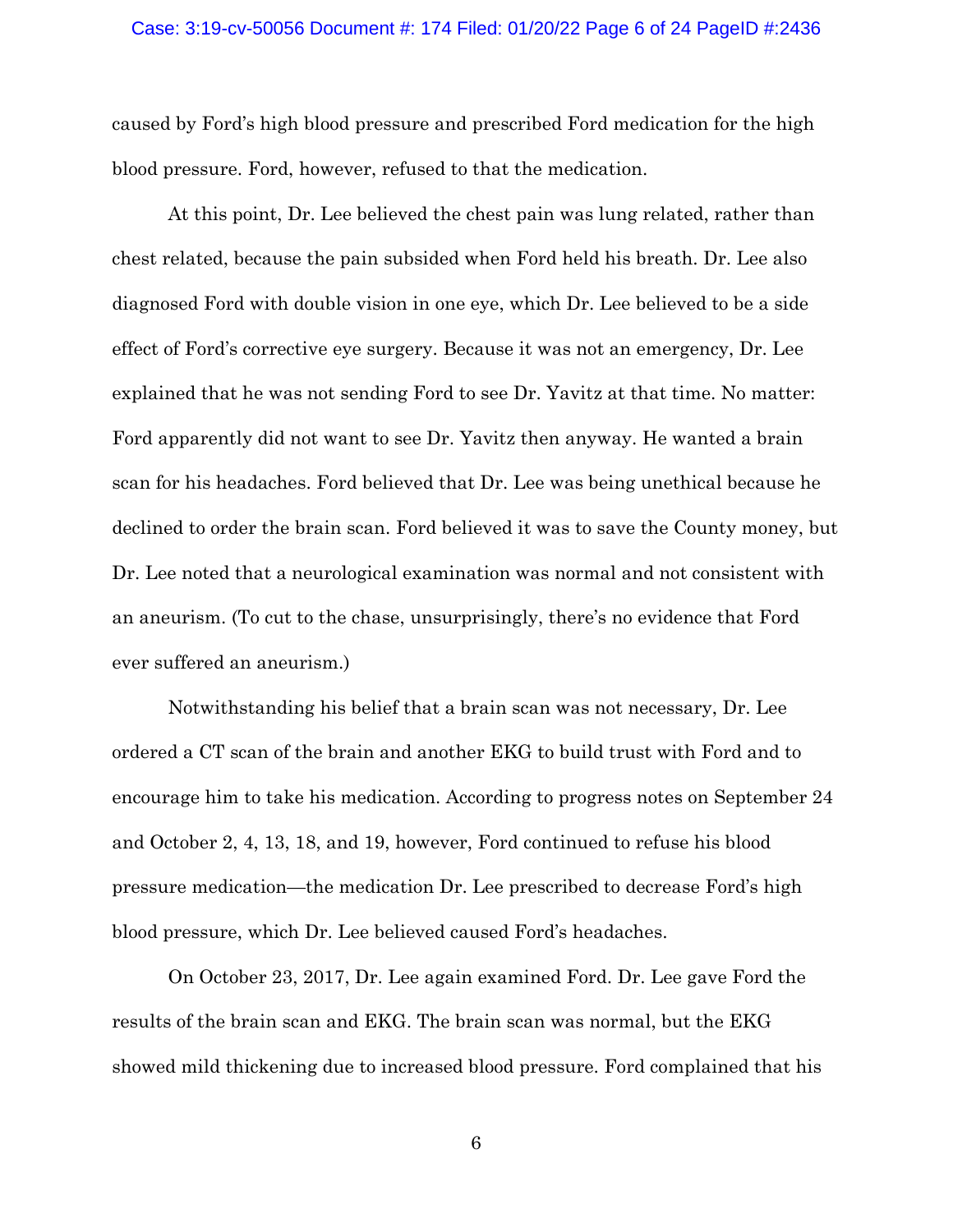#### Case: 3:19-cv-50056 Document #: 174 Filed: 01/20/22 Page 7 of 24 PageID #:2437

eyesight had worsened, which he believed was due to the constant illumination of his cell. Dr. Lee, however, believed that the light would not worsen Ford's condition. He further explained the risk of heart attack and stroke to Ford and that patients with blood pressure as high as his are treated with medication. He further explained that he believed the light sensitivity was caused by headaches and not the eye surgery, which had occurred years earlier. He again encouraged Ford to take his Tylenol and blood pressure medication. Nevertheless, a medical progress note dated November 11, 2017, documented that Ford continued to refuse his medication. Another medical progress note from two days later explained that Dr. Lee ordered continued monitoring of Ford's blood pressure. He discontinued the Tylenol because of Ford's refusal to take the medications, but he continued the Propranolol prescription because Ford's blood pressure remained high.

Dr. Lee again examined Ford on November 27, 2017. At this visit, Ford's blood pressure remained too high, but it had lowered somewhat to 156 over 110. Ford reported double and triple vision in his right eye. Despite the high blood pressure and Dr. Lee's attempts to treat it with a prescription, Ford again declined to take the prescribed blood pressure medication. Instead, though still not a physician, Ford indicated that he wanted a natural approach. Dr. Lee performed an examination of Ford's eyes, based on the report of double and triple vision, but he saw no signs of photophobia, which according to Dr. Lee indicated that the light sensitivity was not severe. Based on the examination, Dr. Lee did not believe Ford had an eye condition that was causing him pain or that required urgent care. He did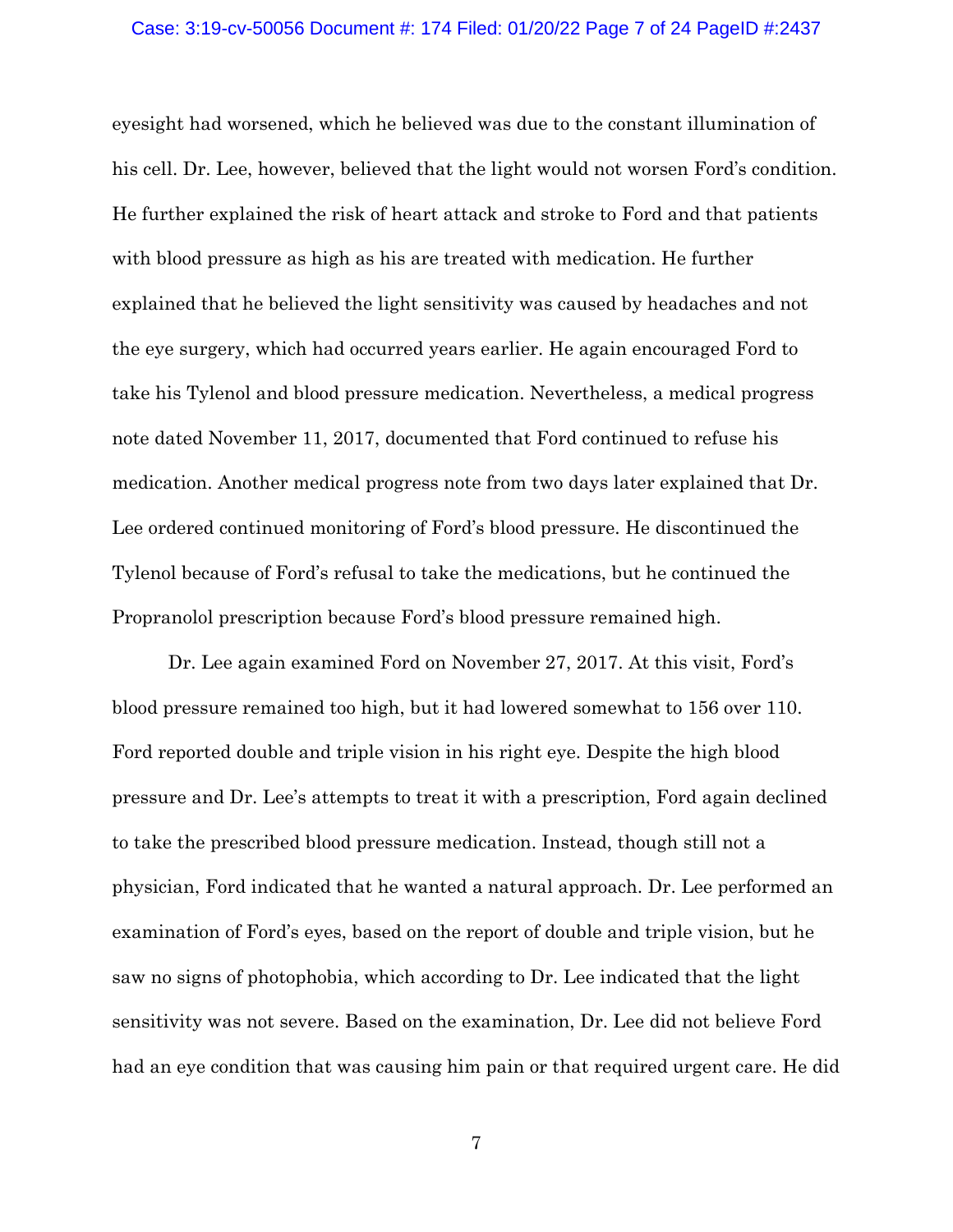#### Case: 3:19-cv-50056 Document #: 174 Filed: 01/20/22 Page 8 of 24 PageID #:2438

note, however, double vision in Ford's right eye attributed to a corneal issue. Dr. Lee referred Ford to Dr. Yavitz, the specialist who performed the original corrective eye surgery, to look at the double vision. The next day, Dr. Lee called Dr. Yavitz's office regarding an appointment for Ford. Dr. Lee was informed that Ford had previously complained about double vision and had set four previous appointments but had failed to show up. So, not only did Ford refuse to take prescribed medication, but he also failed to appear for eye appointments.

On December 7, 2017, Dr. Lee asked staff to check with Dr. Yavitz to see if Dr. Yavitz considered Ford's double vision to be a condition that needed to be addressed soon, or if it could wait. On December 19, 2017, staff indicated on a progress note that Dr. Yavitz informed them that Ford would have some blurred vision and may require glasses if a touch-up corrective eye surgery was not approved, given that the eye surgery is an elective procedure.

On December 21, 2017, Dr. Lee examined Ford for the last time. Though Dr. Lee diagnosed hypertension during this visit, Ford still refused his blood pressure medication. Again, he wanted a natural remedy. Specifically, he wanted to be given teas, which were apparently recommended in Moorish books by Prophet J. Ali. At that visit, Dr. Lee further noted a suspect corneal issue related to LASIK, which he planned to call Dr. Yavitz about. Ford indicated that his eyesight was deteriorating quickly and that he could see a black dot in his eye. Without any evidentiary support, Ford believed the fluorescent lights were damaging his eyes. Dr. Lee believed Ford had a non-eye-related headache caused by migraines.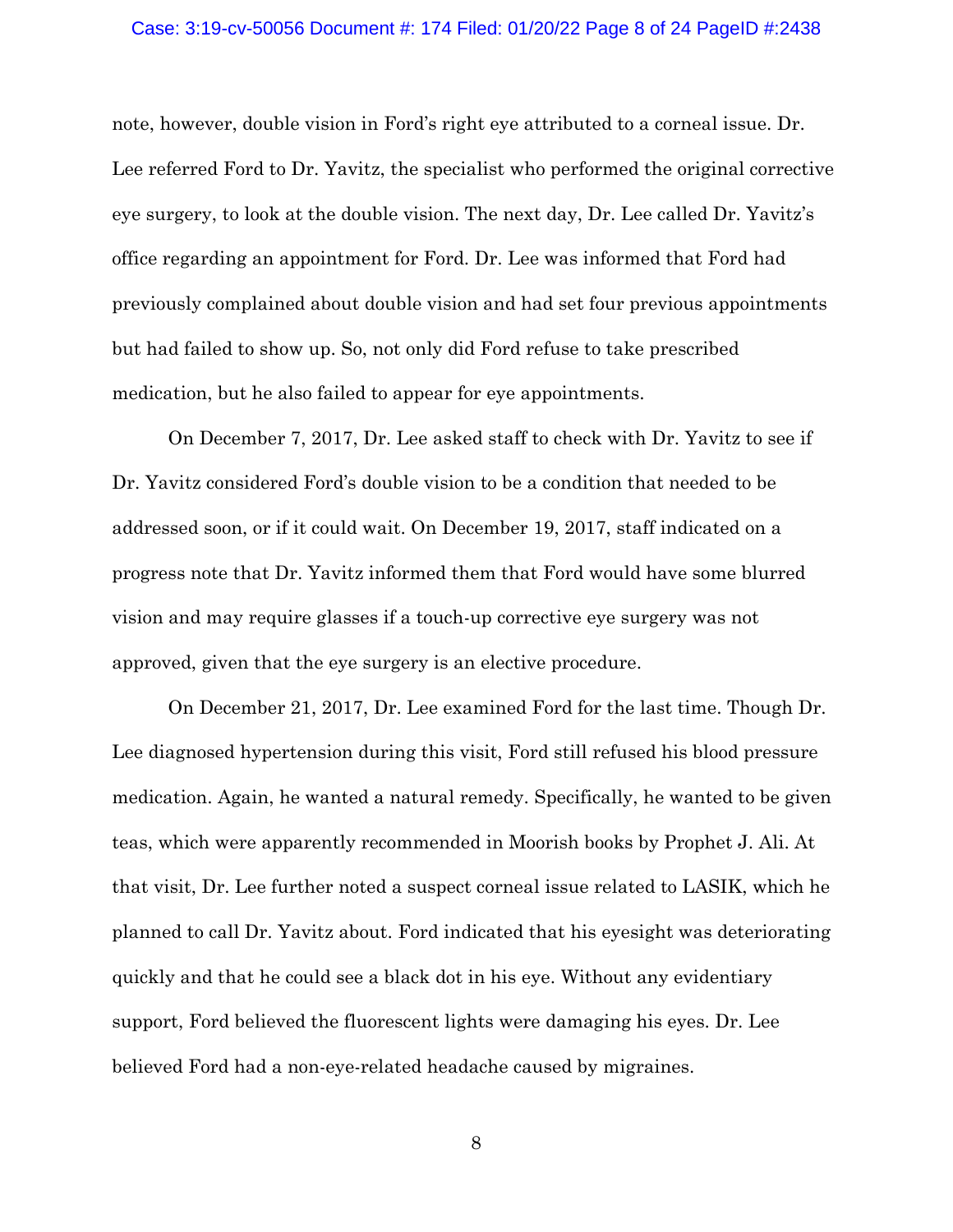On February 22, 2018, Ford was examined by Dr. Yavitz, who prescribed glasses and a scleral contact lens for Ford's right eye. The same day, Dr. Lee noted that he needed clarification regarding whether the prescription was designed to treat the symptoms Ford mentioned to Dr. Lee, or whether it was related to a separate issue, as well as the urgency for further treatment. Dr. Lee did not see a response from Dr. Yavitz until Ford had already been transferred to the custody of the Illinois Department of Corrections on June 19, 2018.

## **II. Analysis**

On summary judgment, the movant has the burden of showing that "no genuine dispute as to any material fact" exists and that they are "entitled to judgment as a matter of law." Fed. R. Civ. P. 56(a). Material facts are those that might affect the outcome of the suit. *Anderson v. Liberty Lobby Inc.*, 477 U.S. 242, 248 (1986). No "genuine" dispute exists if a court would be required to grant a Rule 50 motion at trial. *Id.* at 250–51. The Court must construe the "evidence and all reasonable inferences in favor of the party against whom the motion under consideration is made." *Rickher v. Home Depot, Inc.*, 535 F.3d 661, 664 (7th Cir. 2008). "Summary judgment is only warranted if, after doing so, [the Court] determine[s] that no jury could reasonably find in the nonmoving party's favor." *Blasius v. Angel Auto, Inc.*, 839 F.3d 639, 644 (7th Cir. 2016).

### **A. Injunctive Relief**

As an initial matter, Ford's complaint prays for monetary and injunctive relief. Dkt. 1, ¶ 1. But Ford is no longer incarcerated at the Jail. Though not pointed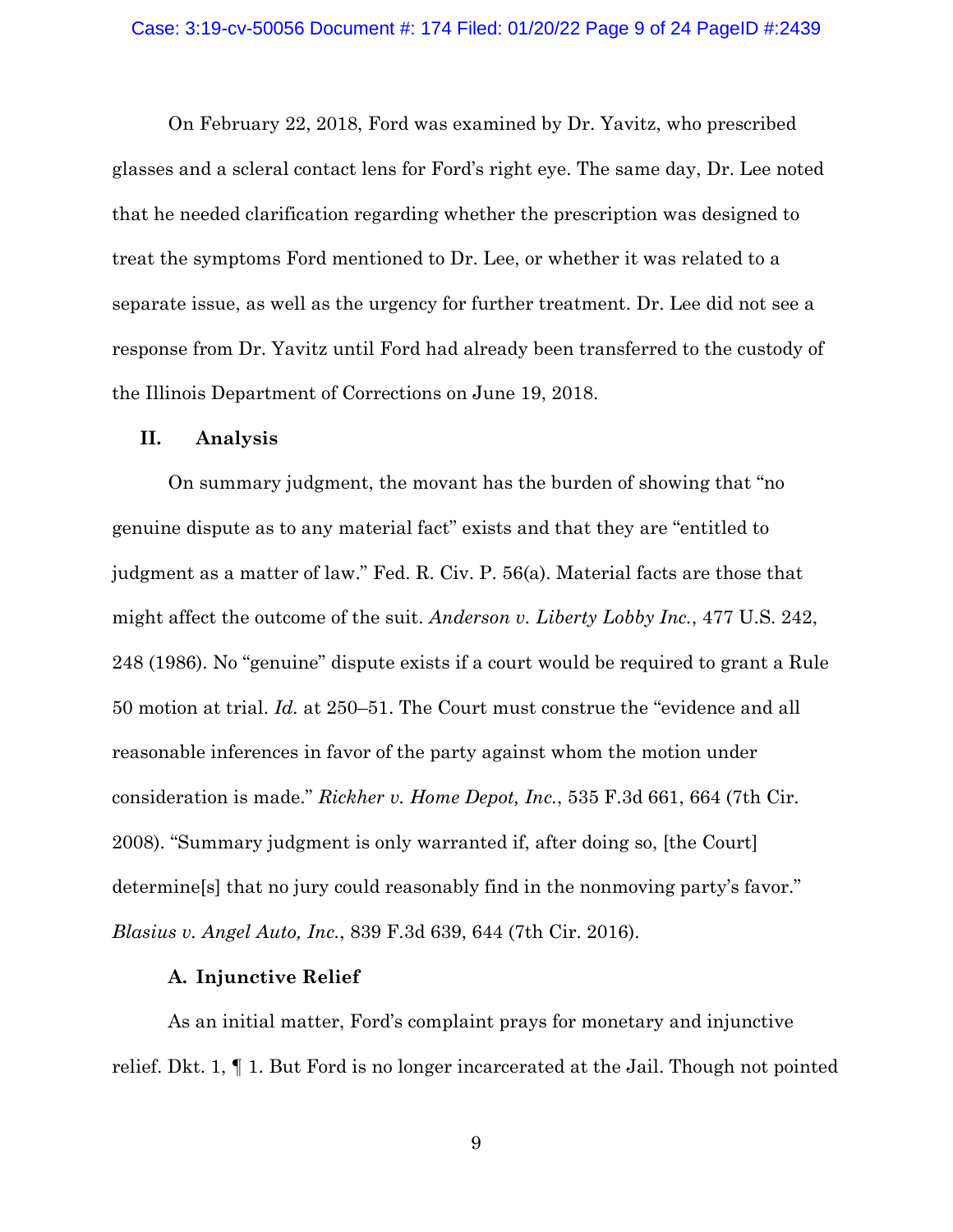### Case: 3:19-cv-50056 Document #: 174 Filed: 01/20/22 Page 10 of 24 PageID #:2440

out by the parties, the Court notes that Ford cannot seek injunctive relief when he is no longer incarcerated at the Jail. This is a well-settled requirement of Article III of the U.S. Constitution.

Article III of the U.S. Constitution limits federal court's jurisdiction to live cases and controversies. U.S. Const. art. III. Injunctive relief asks the Court to proscribe Defendants' future conduct. But plaintiffs do not have a legally cognizable interest in the future conduct of jail defendants when that plaintiff no longer resides at the jail. Thus, when an inmate leaves the jail, his or her claim for injunctive relief can no longer be considered live for the purpose of Article III of the U.S. Constitution. *Higgason v. Farley*, 83 F.3d 807, 811 (7th Cir. 1996) ("If a prisoner is transferred to another prison, his request for injunctive relief against officials of the first prison is moot unless 'he can demonstrate that he is likely to be retransferred.'"). The only exception is where the plaintiff's return to a defendant's jail is "virtually certain." *Bernard v. Scott*, 501 F. Supp. 3d 611, 629–30 (N.D. Ill. 2020); *Pennie v. County of Winnebago*, No. 96 C 50389, 1997 U.S. Dist. LEXIS 18084, at \*9 (N.D. Ill. Nov. 10, 1997).

Nothing in the record indicates that Ford is virtually certain to return to the Jail, so his claims for injunctive relief are moot. At bottom, Ford lacks any interest in a policy change regarding the constant illumination of Winnebago County Jail cells because he no longer resides at the Jail, and thus would not be affected by such a policy change.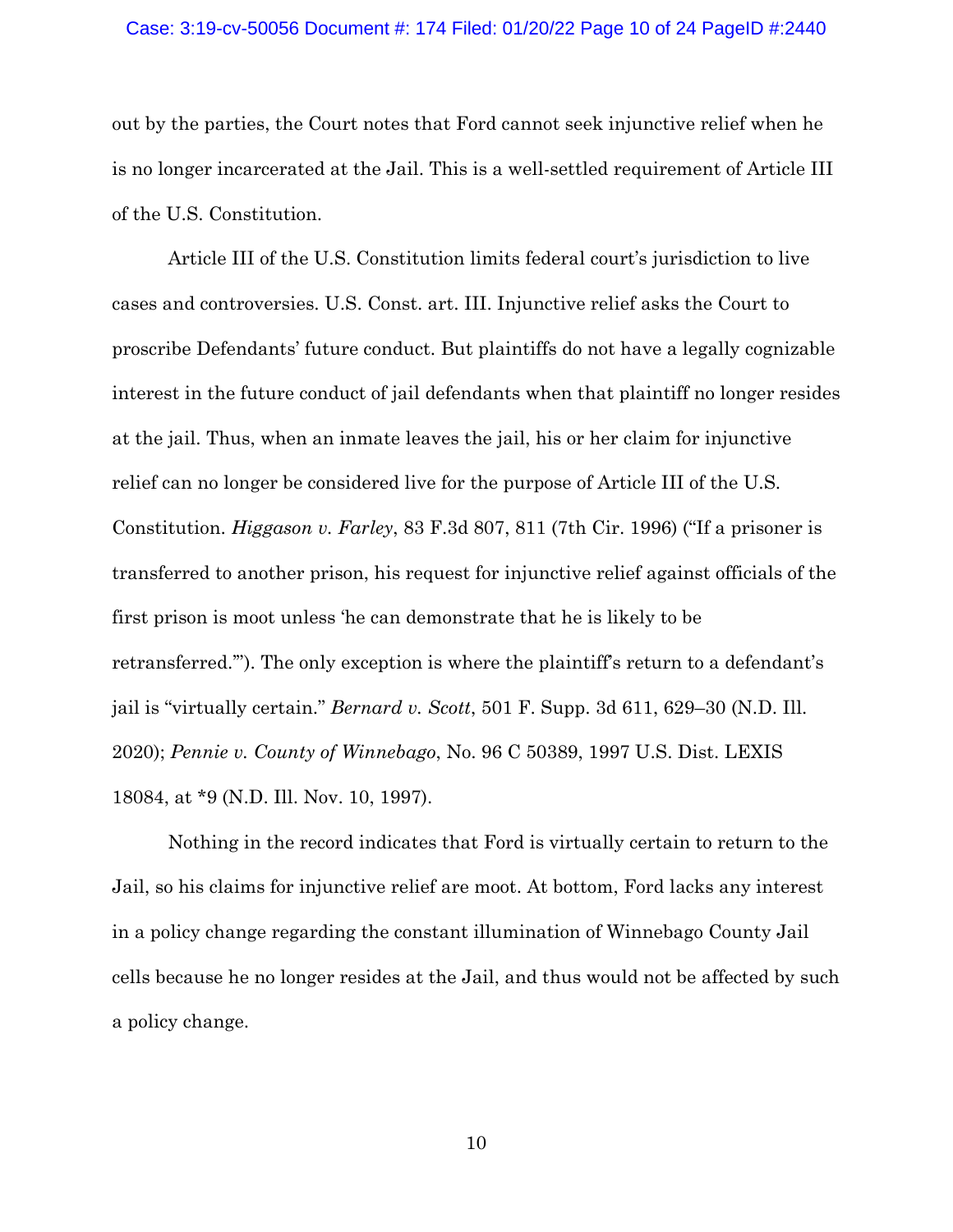### **B. Intentional Infliction of Emotional Distress**

In Count III, Ford brings a claim of intentional infliction of emotional distress against all Defendants. To establish a claim for intentional infliction of emotional distress in Illinois, a plaintiff must show (1) that the defendant's conduct was extreme and outrageous, (2) that the defendant intended to inflict severe emotional harm or knew that the harm was highly likely to result, and (3) that the harm did in fact result. *Motley v. United Airlines, Inc.*, 2017 U.S. Dist. LEXIS 32619, at \*10 (N.D. Ill. Mar. 8, 2017) (citing *Feltmeier v. Feltmeier*, 798 N.E.2d 75, 79–80 (Ill. 2003)). The level of severity necessary to establish a claim for intentional infliction of emotion distress is extreme, such that no reasonable person should be expected to endure it. "Fright, horror, grief, shame, humiliation, worry, and other such mental conditions alone are not actionable." *Taliani v. Resurrection*, 2018 IL App. (3d) 160327, ¶ 26. "[T]o qualify as outrageous, the nature of the defendant's conduct must be so extreme as to go beyond all possible bounds of decency and be regarded as intolerable in a civilized community." *Feltmeier*, 798 N.E.2d at 83.

Ford claims that being subjected to constant illumination during his 468-day stay in the jail "without rational purpose or need" amounted to an intentional infliction of emotional distress. Dkt. 85, ¶ 32. All Defendants move for summary judgment on this claim. Although Ford failed to respond to the Defendants' motion for summary judgment on his IIED claim, the Defendants still must meet their burden to show they are entitled to judgment as a matter of law. *Robinson v.*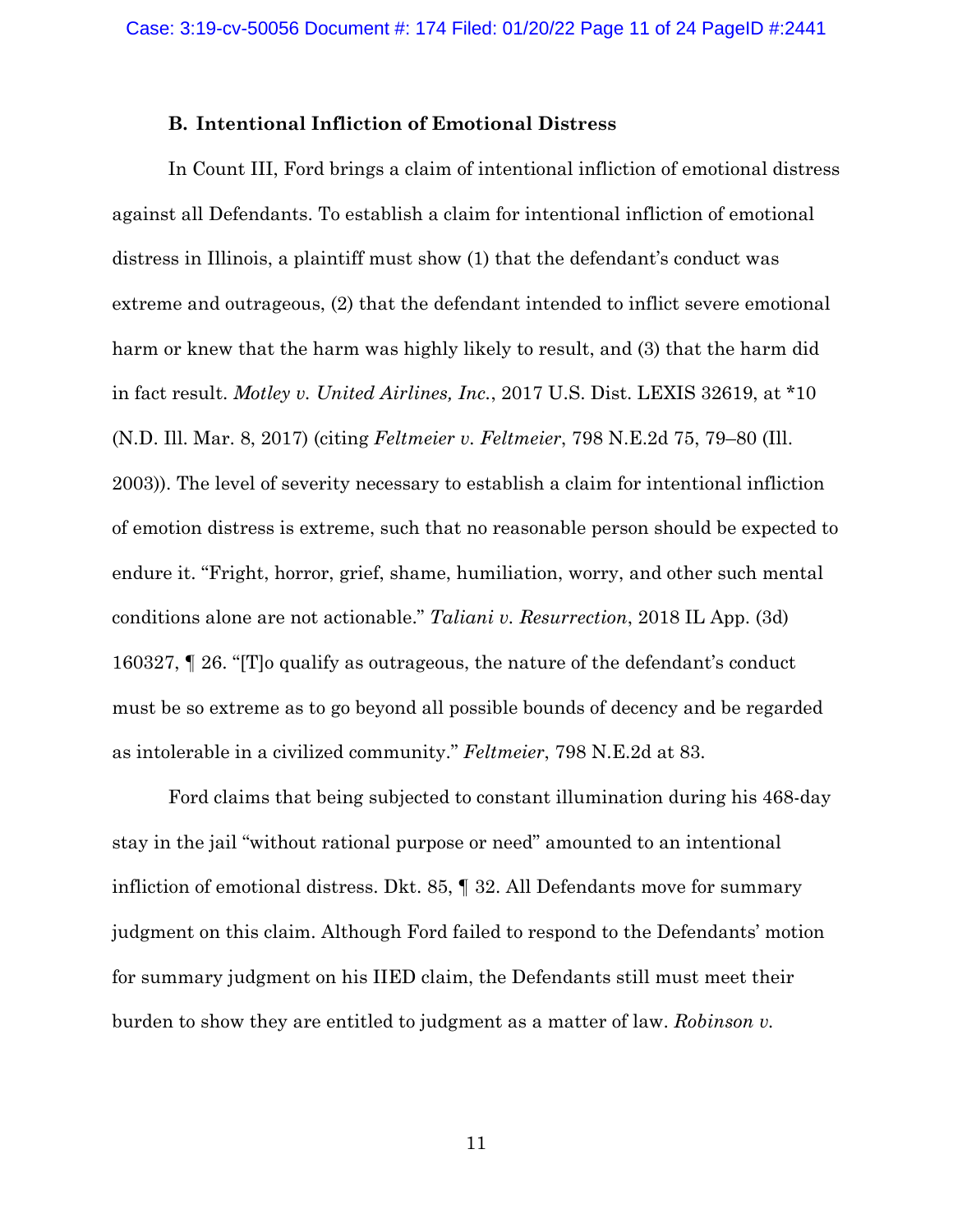*Waterman*, 1 F.4th 480, 483 (7th Cir. 2021). Here, the Defendants have met that burden.

First, the Court already explained in a previous order dismissing this claim in an earlier version of Ford's complaint that his allegations do not amount to intentional infliction of emotional distress because the use of night lights is not extreme or outrageous behavior, and because he did not allege that the Defendants subjectively intended to cause suffering. Dkt. 27, at 2. Second, after the aid of discovery, the claim still fails on the merits. The record is void of any evidence that any defendant intended to cause emotional distress of any kind when they installed night lights in each cell, or that they knew that a high probability existed that such harm would result. *Doe v. Calumet City*, 641 N.E.2d 498, 506 (Ill. 1994) (requiring that the defendant intended to inflict severe emotional distress or knew that such a result was highly probable).

Dr. Lee undisputedly had nothing to do with the decision to put night lights in the cells, or the decision to keep the night lights in place (they've been there since 2007). To be sure, the Jail has asked his opinion on certain medical-related policies in the past (e.g., Covid policies). But that is a fry cry from having any authority or control over the Jail's lighting and security policies. Thus, Dr. Lee had no involvement in the circumstances surrounding Ford's IIED claim. Furthermore, the reason the Jail installed the night lights in each cell was to promote the safety and security of the inmates and the facility and to allow correctional staff the ability to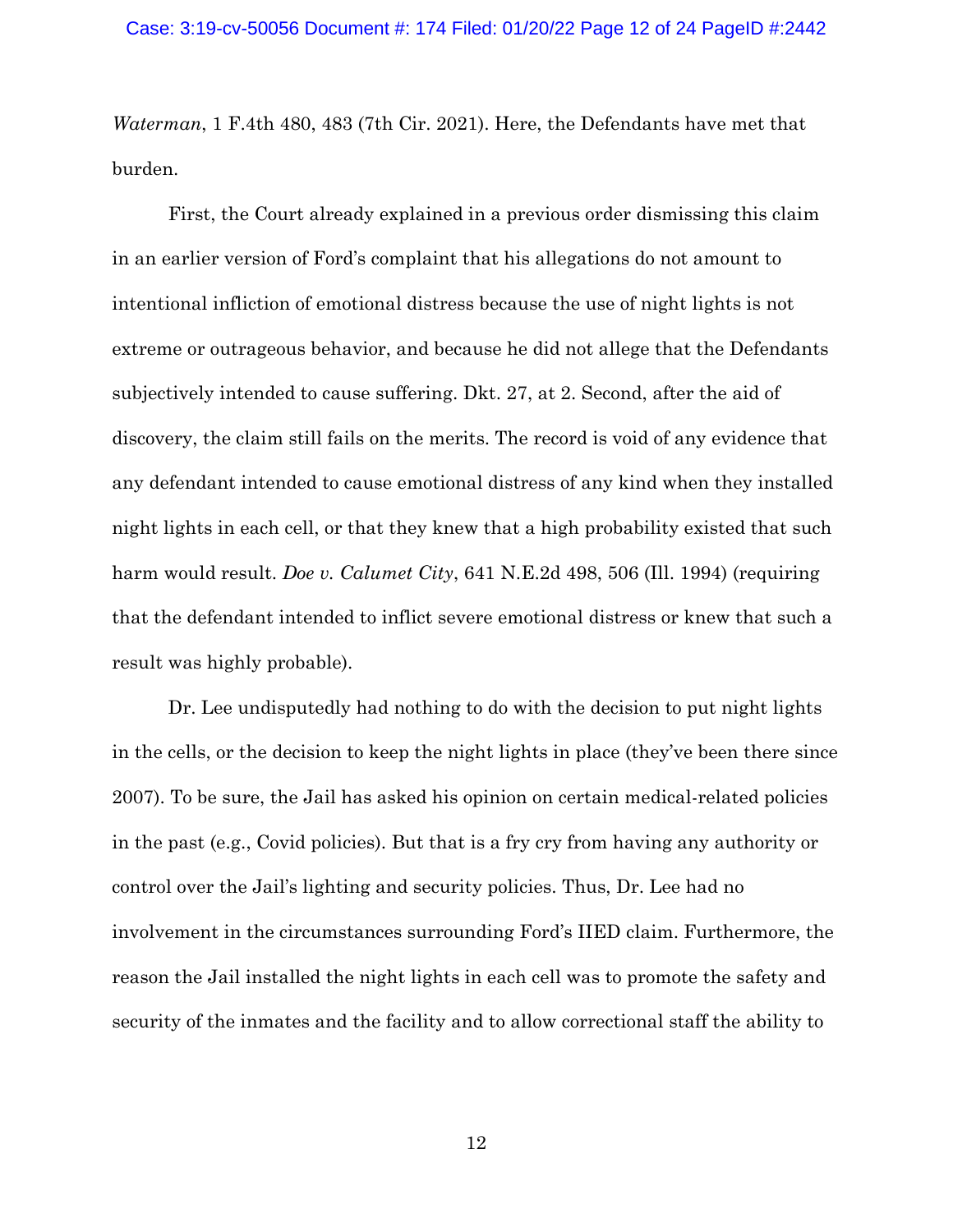do their routine cell checks during the night. Even if they are incorrect to believe that this is the best solution, it doesn't amount to *intentionally* wrongful conduct.

Lastly, the use of 9-watt night lights in each cell is not so outrageous as to go beyond all possible bounds of decency. In determining whether conduct is sufficiently severe, intensity and duration are factors courts consider. *Taliani*, 2018 IL App. (3d) 160327, ¶ 27. Here, the duration is constant, which weighs in Ford's favor, but the intensity is not significant. The Jail did not subject Ford to constant day-time illumination. It merely put a night light in each cell to allow correctional officers to perform quick inspections of each cell every thirty minutes without having to shine flashlights in the cell or constantly switch lights on and off. At bottom, this conduct simply does not cause a reasonable person to exclaim "Outrageous!" *Diggs v. Ghosh*, 850 F.3d 905, 912 (7th Cir. 2017); *see also Dixon v. County of Cook*, 819 F.3d 343, 351 (7th Cir. 2016) ("The requirement of finding 'extreme and outrageous' conduct is a demanding one, and it will not be met in every instance where a plaintiff has stated a claim under the Eighth Amendment (which itself sets a high bar)."). Thus, all Defendants are entitled to judgment as a matter of law on Ford's IIED claim.

### **C. Due Process Claim**

In Count II, Ford challenges the conditions of his confinement under the Eighth and Fourteenth Amendment. He challenges his exposure to constant illumination for his 468-day detention at the Jail, based on the Jail's decision to use 9-watt night lights in each cell. Because Ford was a pretrial detainee, however, the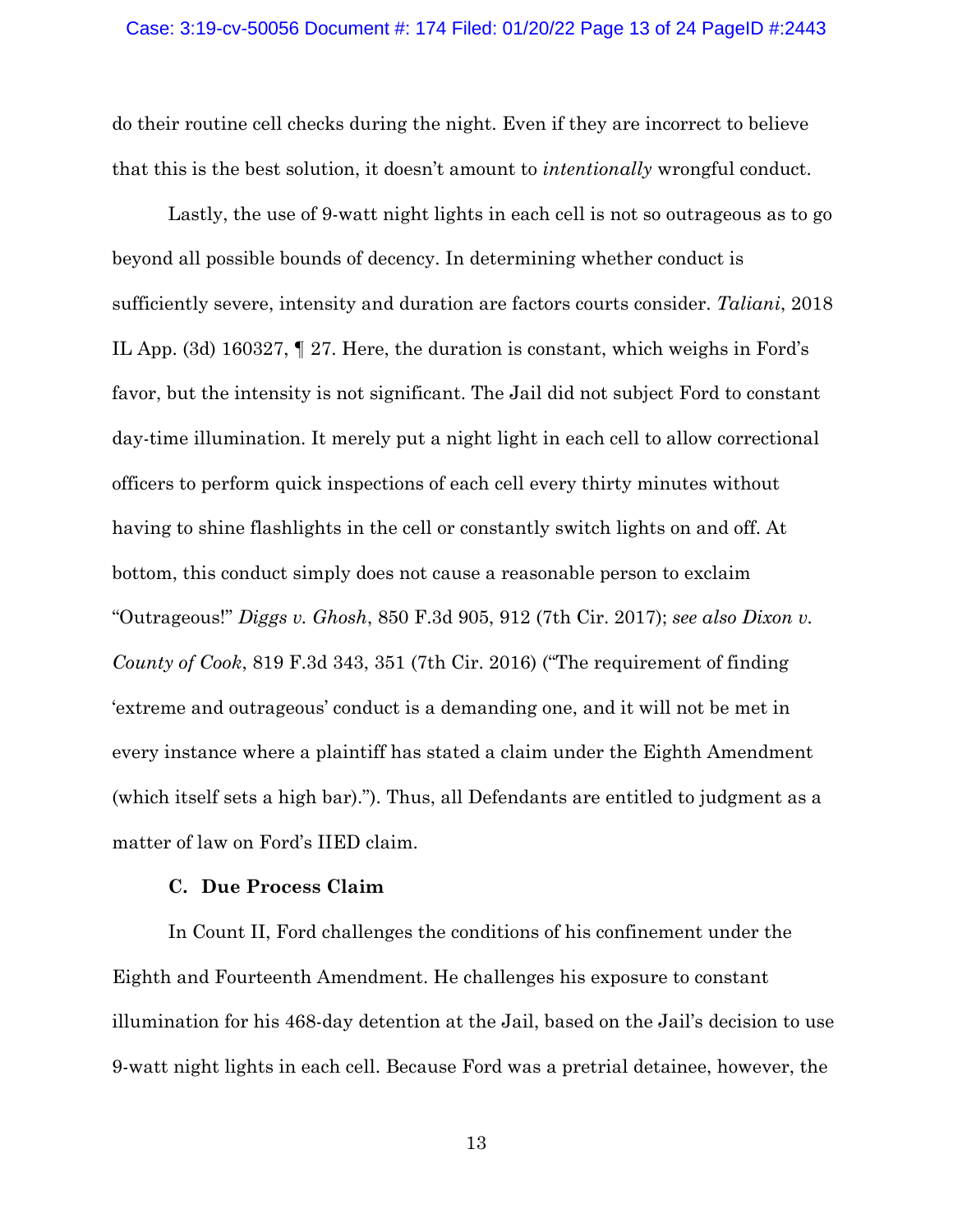### Case: 3:19-cv-50056 Document #: 174 Filed: 01/20/22 Page 14 of 24 PageID #:2444

Eighth Amendment is inapplicable. Rather, a pretrial detainee's challenge to the constitutionality of his or her conditions of confinement is subject only to the objective reasonableness test announced by the Seventh Circuit in *Miranda v. County of Lake*, 900 F.3d 335, 352 (7th Cir. 2018). *See also Hardeman v. Curran*, 933 F.3d 816, 823 (7th Cir. 2019) ("We therefore hold that *Kingsley*'s objective inquiry applies to all Fourteenth Amendment conditions-of-confinement claims brough by pretrial detainees.").

In determining whether the defendants' actions were objectively reasonable, courts apply a three-prong test: (1) the condition of confinement, or the medical need, must have been objectively serious; (2) the defendant must have acted purposely, knowingly, or at least with reckless disregard to the consequences of his or her actions; and (3) the defendant's actions must have been objectively unreasonable. *Hardeman v. Curran*, 933 F.3d 816, 827 (7th Cir. 2019) (Sykes, J., concurring). Under the third element, actions are objectively unreasonable when they are "not rationally related to a legitimate governmental objective or . . . excessive in relation to that purpose." *Id.* (quoting *Kingsley v. Hendrickson*, 576 U.S. 389, 398 (2015)).

Objective reasonableness is not a mechanical standard but a case-by-case analysis of the totality of the circumstances. *Mays v. Dart*, 974 F.3d 810, 819 (7th Cir. 2020)*.* Furthermore, the Constitution is not blind to the legitimate needs of jail and prison staff to manage their facilities. *Kingsley*, 576 U.S. at 398. Rather, in evaluating objective reasonableness, courts should afford reasonable deference to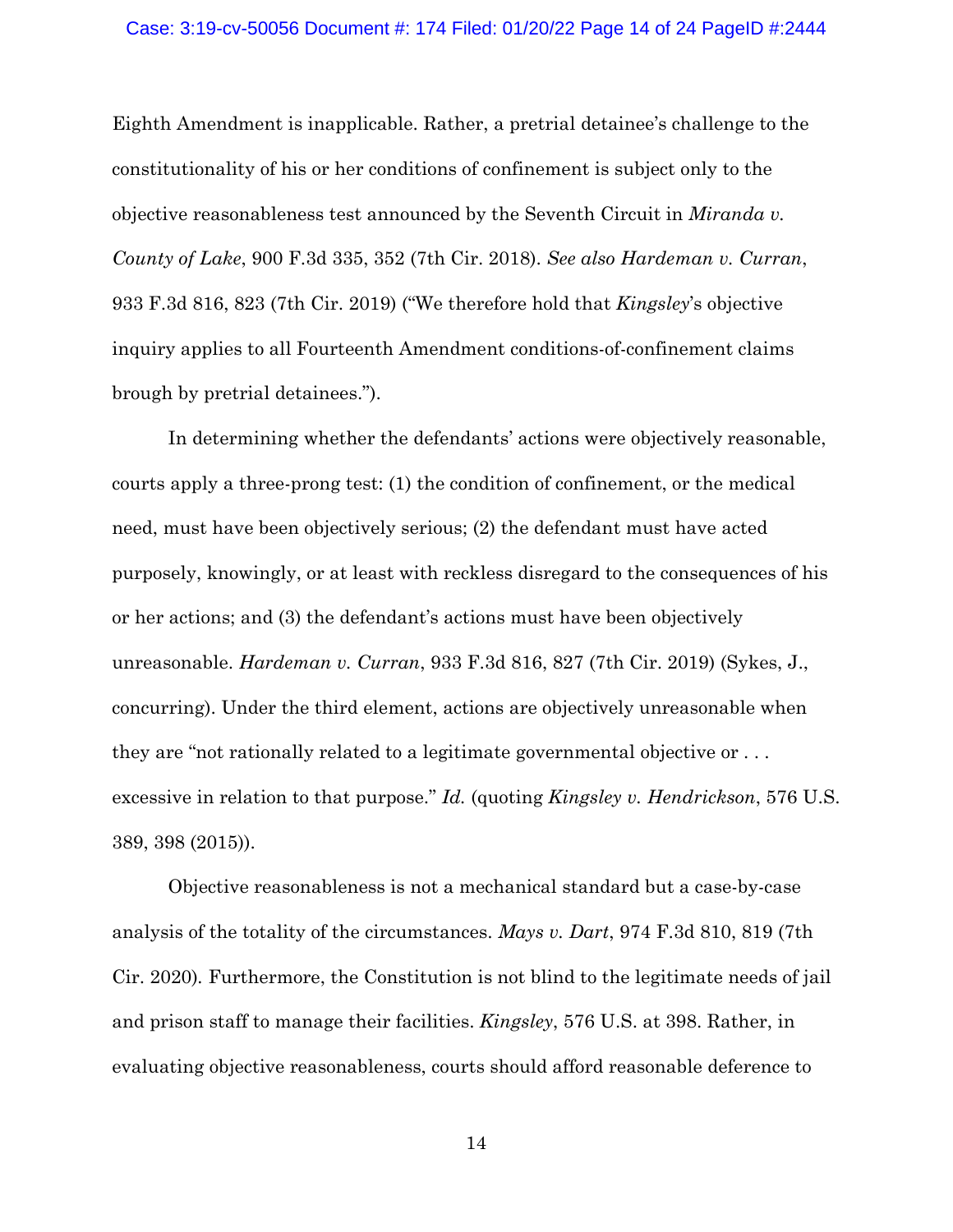jail policymakers. *Mays*, 974 F.3 at 820. "[T]he problems that arise in the day-to-day operations of a corrections facility are not susceptible of easy solutions. Prison administrators therefore should be accorded wide-ranging deference in the adoption and execution of policies and practices that in their judgment are needed to preserve internal order and discipline and to maintain institutional security." *Bell v. Wolfish*, 441 U.S. 520, 547 (1979).

Ford's complaint challenges both his medical care at the Jail and the constitutionality of using 9-watt night lights in each cell, such that he was exposed to constant illumination.

### **1. Medical Care**

Ford first challenges the medical care he received during his detention at the Jail. Though he names all defendants, the County Defendants are not medical staff, and can therefore reasonably rely on the expertise of medical staff to make the appropriate medical decisions. *Eagan v. Dempsey*, 987 F.3d 667, 694 (7th Cir. 2021). Indeed, the law encourages non-medical defendants to rely on the professional judgment of medical staff by applying a presumption in their favor. *Id.* ("Nonmedical officials are presumptively 'entitled to defer to the professional judgment of the facility's medical officials on questions of prisoners' medical care."). This presumption can be overcome, however, by a showing that the non-medical officials knew that medical staff was failing to provide constitutionally adequate care and did nothing about it. *Id.* (quoting *Miranda*, 900 F.3d at 343).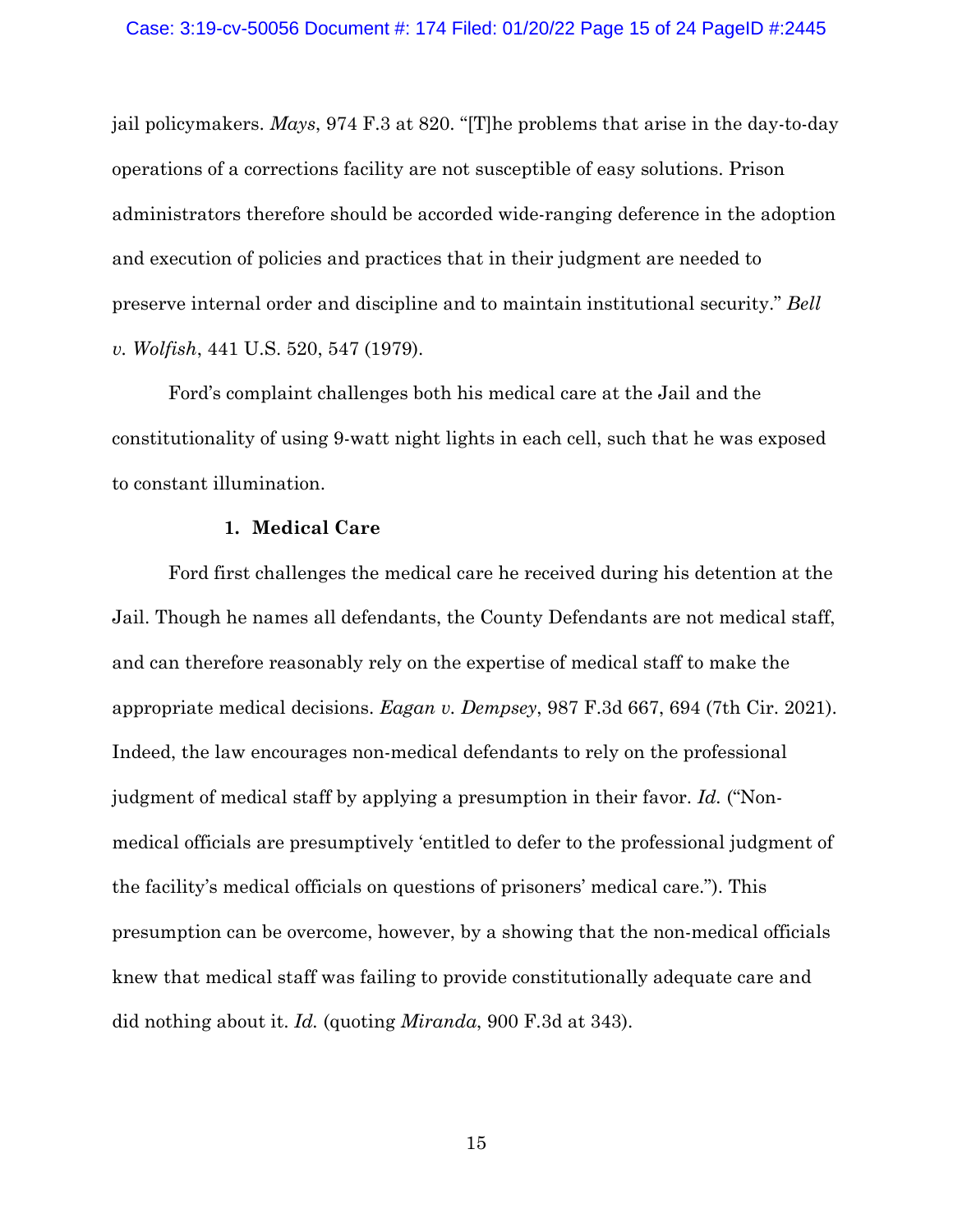Here, however, no evidence in the record exists to overcome the presumption that the County Defendants reasonably deferred to the medical judgment of Dr. Lee. On the contrary, Ford's response fails to argue the point. Instead, his response to the County Defendants implies that he only intended to sue them generally for using the 9-watt light bulb and not for the medical treatment he received at the Jail. Dkt. 166, at 13–14 (distinguishing *Bernard v. Scott* because that case involved medical care as opposed to the plaintiff's general conditions of confinement). Regardless, the record establishes that Dr. Lee saw Ford six times during his detention at the Jail, was given a CT scan even though Dr. Lee didn't think it was necessary, and was further seen by Dr. Yavitz, an ophthalmology specialist. Under these circumstances, the County Defendants reasonably relied on the expertise of medical professionals and cannot be liable even if Dr. Lee's care was constitutionally inadequate. Thus, even if Ford intended to sue the County Defendants for providing constitutionally inadequate medical care, they are entitled to judgment as a matter of law on the claim.

The evidence in the record further establishes that Ford cannot prevail against Dr. Lee. Even if Ford's medical need was objectively serious, he cannot establish that Dr. Ford acted with reckless disregard to the consequences of his actions—the second element of the objective reasonableness test explained above. Indeed, the evidence establishes that Dr. Lee examined Ford on six separate occasions, that he believed the light sensitivity was caused by Ford's migraines, which were in turn caused by his high blood pressure. So, Dr. Lee prescribed blood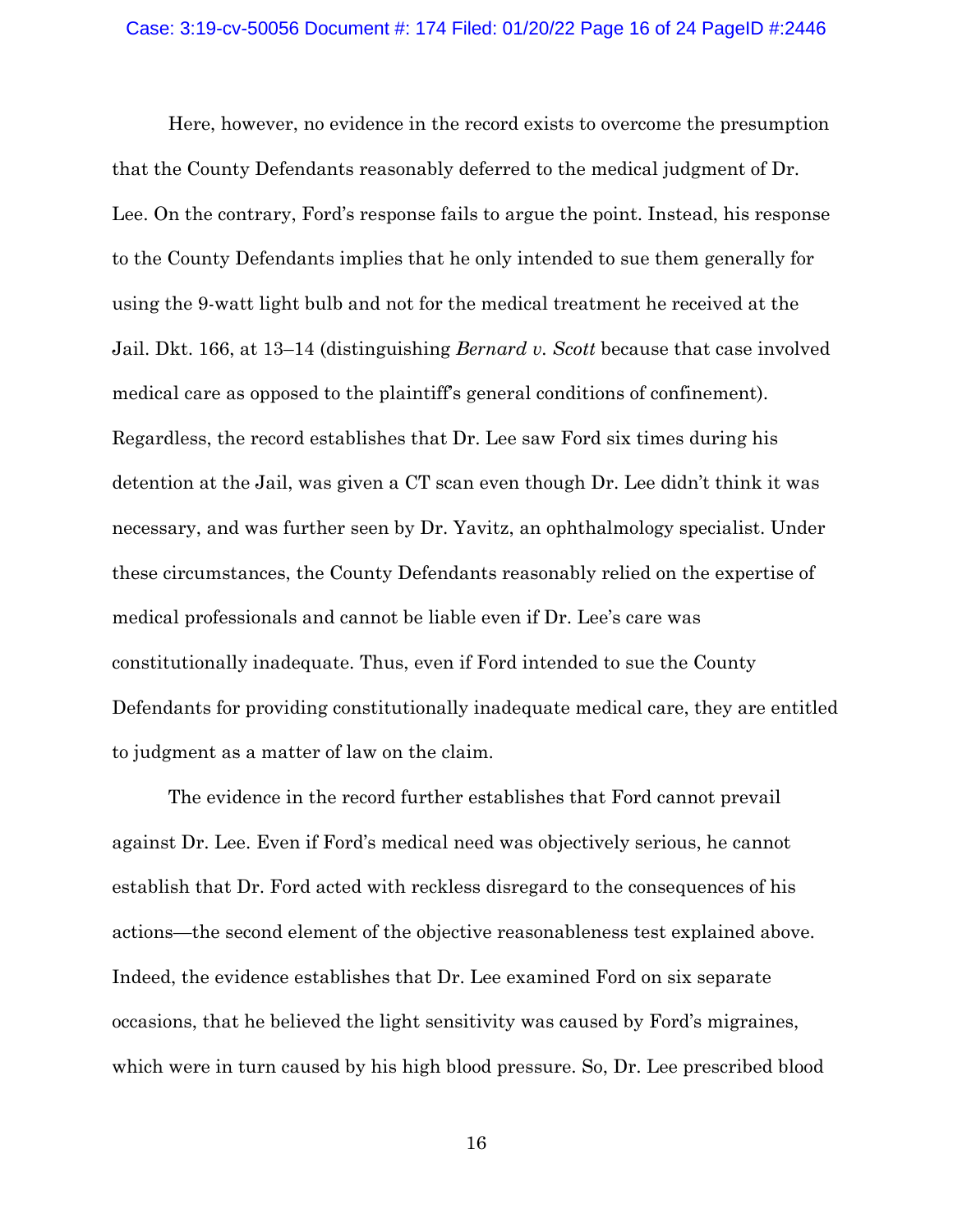pressure medication. As further evidence that Dr. Lee did not recklessly disregard Ford's needs, he sought to overcome Ford's refusal to take his medication by giving Ford what he wanted, a CT scan. Dr. Lee believed the scan was unnecessary but authorized it anyway in an effort to establish trust with Ford and encourage him to take the blood pressure medication. The scan was normal, but Ford continued to decline the prescribed treatment.

In *Pittman v. County of Madison*, the Seventh Circuit explained that defendants act recklessly—under the objective reasonableness test—when they are not aware that their actions would be harmful but nonetheless "strongly suspected" that the consequences of their actions would be harmful to the plaintiff. 970 F.3d 823, 828 (7th Cir. 2020). Here, the record is void of any evidence that Dr. Lee strongly suspected his actions would lead to harmful consequences. Indeed, the only conclusion a reasonable jury could make from the evidence is that Dr. Lee strongly suspected that Ford's decision to decline treatment could lead to harmful consequences. That is why Dr. Lee attempted to gain Ford's trust by authorizing a medical procedure that Dr. Lee did not believe was medically necessary (or even warranted), but that Ford wanted.

In his response to Dr. Lee's motion for summary judgment. Ford fails to explain his failure to accept the offered medical treatment, though the record indicates that he wanted a different treatment (teas described in a Moorish book).3

<sup>&</sup>lt;sup>3</sup> To be clear, the Constitution does not require Dr. Lee to use the exact treatment that Ford wanted, nor does it prescribe *one* "proper" treatment. *Jackson v. Kotter*, 541 F.3d 688, 697 (7th Cir. 2008) ("There is not one 'proper' way to practice medicine in prison, but rather a range of acceptable courses based on prevailing standards in the field.").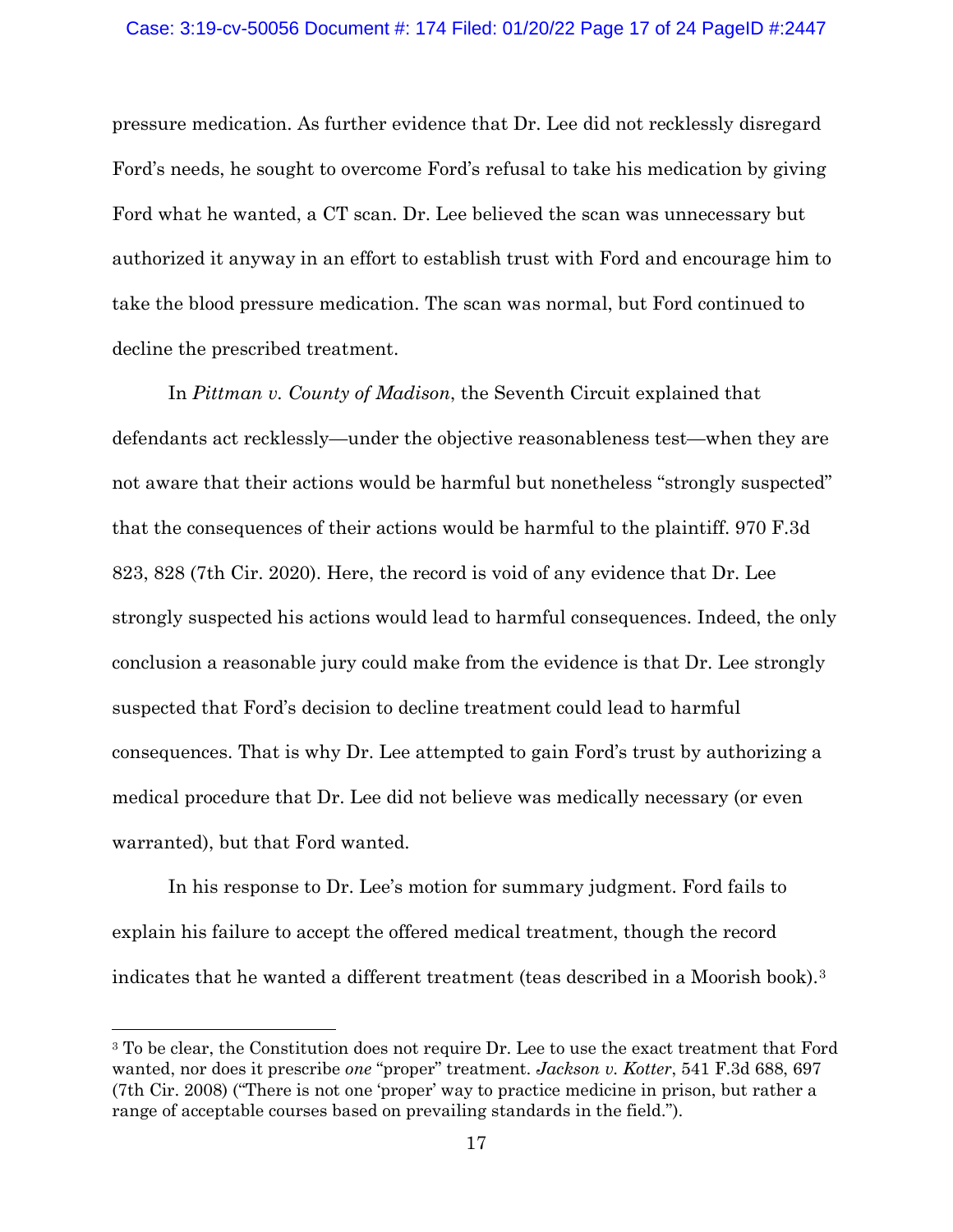### Case: 3:19-cv-50056 Document #: 174 Filed: 01/20/22 Page 18 of 24 PageID #:2448

Instead, Ford pivots. He focuses on the evidence that he was seen again by Dr. Yavitz, and that Dr. Lee wanted to understand that specialist's opinion in more detail so that he would know how best to proceed. Dr. Lee, however, did not hear back from Dr. Yavitz until after Ford left the Jail a few months later. Ford believes this establishes a genuine dispute of material fact regarding whether Dr. Lee was constitutionally reckless in his treatment of Ford. Dkt. 169, at 8. It does not.

Courts have repeatedly explained that plaintiffs must show that a medical defendant's care was more than merely negligent. Even medical malpractice is not enough to establish a constitutional violation. *Estelle v. Gamble*, 429 U.S. 97, 106 (1976) ("Medical malpractice does not become a constitutional violation merely because the victim is a prisoner."); *McCann v. Ogle County*, 909 F.3d 881, 886 (7th Cir. 2018) ("A showing of negligence or even gross negligence will not suffice."); *Miranda*, 900 F.3d at 353 (rejecting the argument that the objective reasonableness test would allow claims of mere negligence to suffice for liability). Thus, even if Dr. Lee were negligent in his failure to follow up with Dr. Yavitz—and to be clear, there's no evidence that Dr. Lee was negligent—his care was not constitutionally inadequate. On the contrary, the record establishes that Dr. Lee tried, several times, to treat what he believed was the underlying cause of Ford's condition, his blood pressure. And Ford declined that treatment. At bottom, a detainee cannot refuse medically accepted treatment only to turn around and contend that the doctor unconstitutionally failed to treat his serious medical condition. Dr. Lee is entitled the summary judgment. Dr. Lee should not be condemned for his care of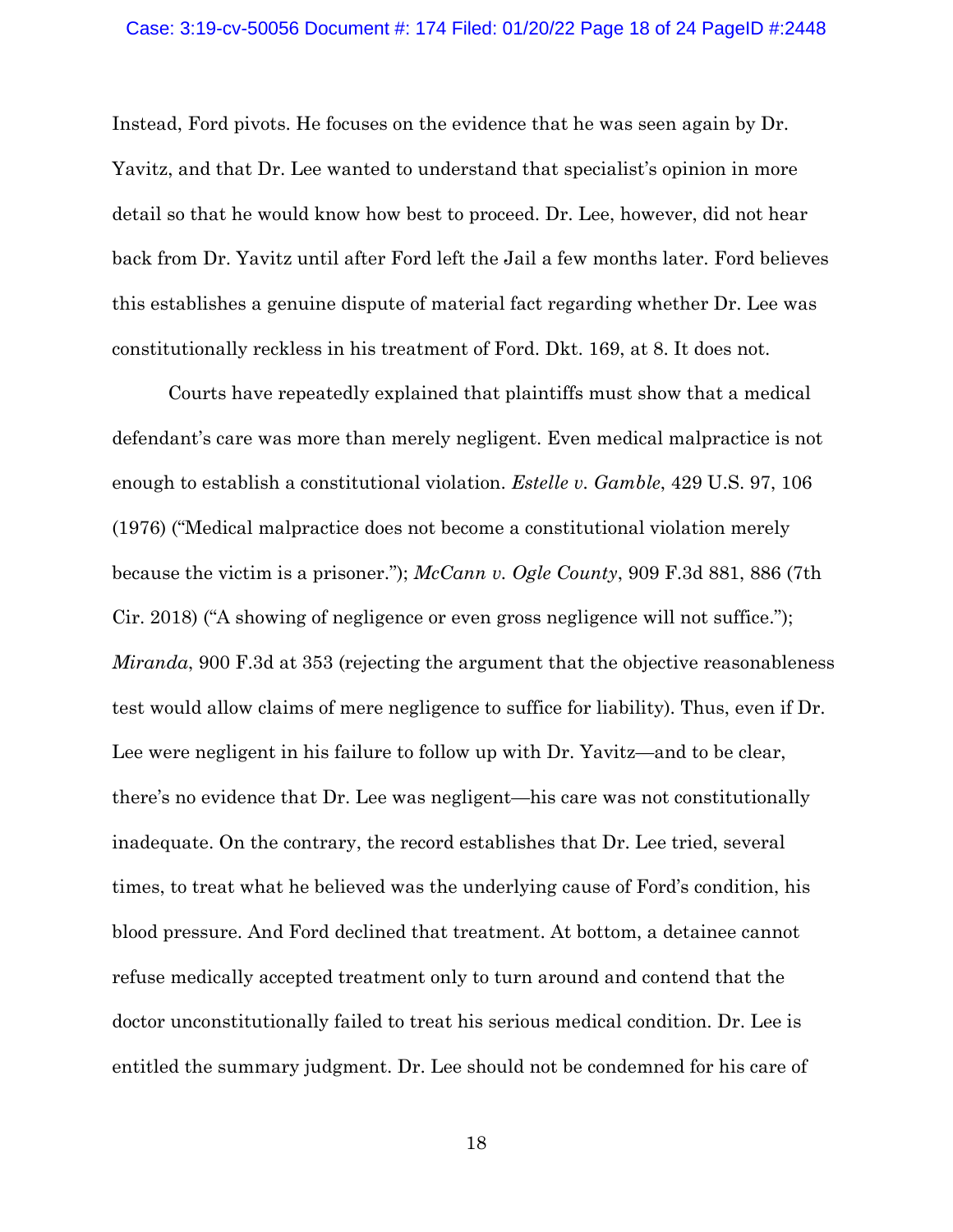# Case: 3:19-cv-50056 Document #: 174 Filed: 01/20/22 Page 19 of 24 PageID #:2449

Ford but, instead, should be commended. Ford's claim is frivolous, both in the everyday sense and the legal sense.<sup>4</sup>

# **2. Use of the 9-Watt Night Light**

As noted above, Ford's complaint challenges both his medical treatment and the Jail's use of night lights in each cell. As he sees it, this exposure to constant illumination violates his rights under the Fourteenth Amendment.

The County Defendants make several arguments in support of their motion for summary judgment. For example, they contend that most defendants cannot be sued in their individual capacity because they were not personally involved in the purported constitutional harm. They further contend that most defendants should be removed from Ford's official capacity claim because they are redundant. The Court need not consider these arguments, however, because Ford cannot establish the existence of any constitutional violation. Thus, the various County Defendants are entitled to judgment as a matter of law.

As explained above, courts apply a three-prong test in conditions of confinement cases brought by pretrial detainees. *Hardeman*, 933 F.3d at 827 (Sykes, J., concurring). Under the third element of that test, the plaintiff must establish that the defendant's conduct was objectively unreasonable, which means that it was not rationally related to a legitimate governmental purpose—or was otherwise excessive compared to the needs of that purpose. *Id.* (quoting *Kingsley v.* 

<sup>4</sup> The Court thanks and appreciates assigned counsel's pro bono work on this case. But just like in retained cases, some claims in litigation should be abandoned when the facts do not support the claim.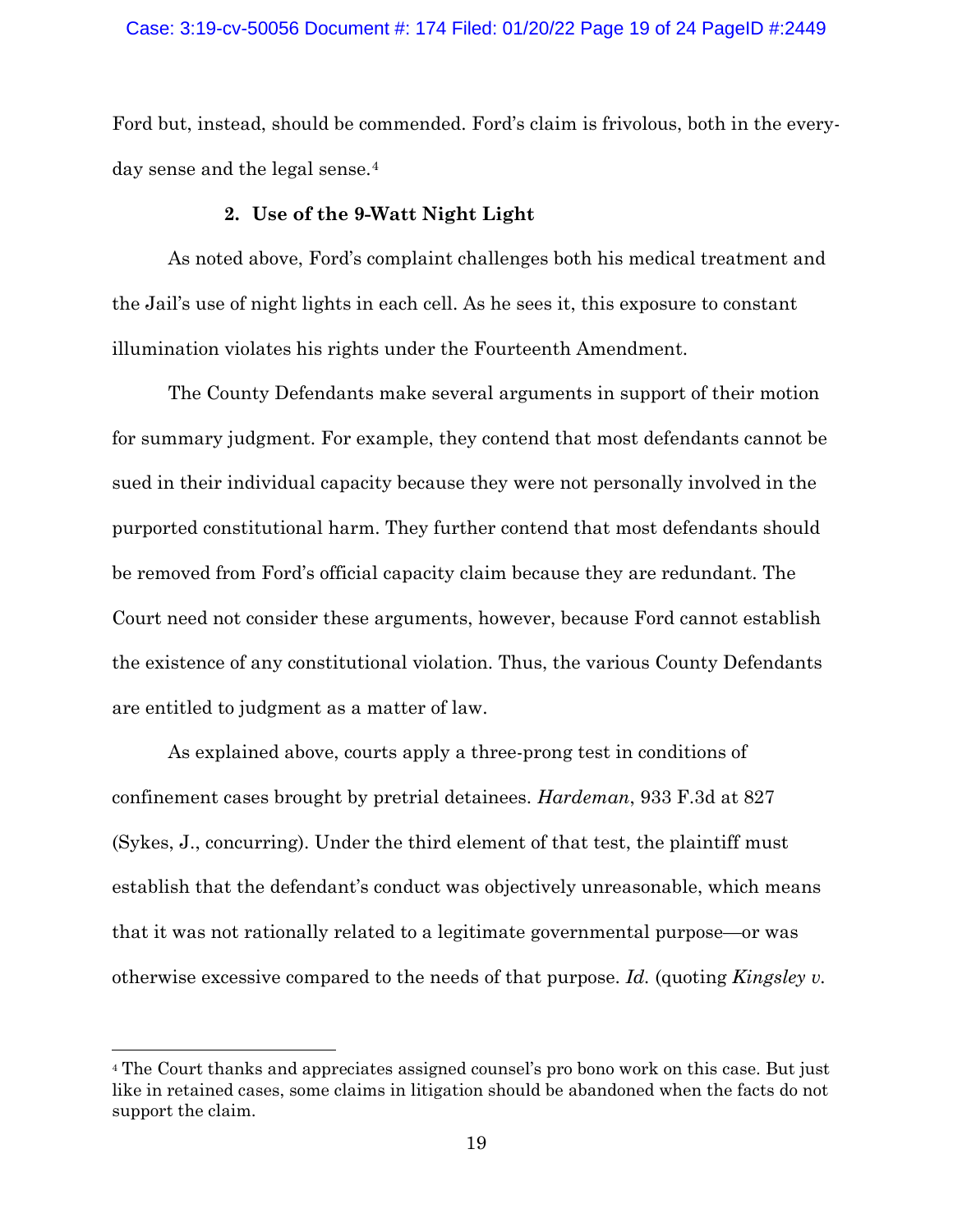*Hendrickson*, 576 U.S. 389, 398 (2015)). This language parallels the Supreme Court's longstanding admonition that courts must defer to prison officials on question of institutional security. "Prison administrators therefore should be accorded wide-ranging deference in the adoption and execution of policies and practices that in their judgment are needed to preserve internal order and discipline and to maintain institutional security." *Bell v. Wolfish*, 441 U.S. 520, 547 (1979).

In response, Ford seems to argue that the Jail should use a "less intrusive manner" of effectuating its objective. Dkt. 166, at 5 (distinguishing a cited case by arguing that the less intrusive policy would be to turn on the night lights only during the correctional officers' inspections every thirty minutes). But requiring the Jail to implement the least intrusive policy would fly in the face of the longstanding instruction to accord wide-ranging deference to prison officials in the making of policies regarding institutional safety and security. Ford next points to the Jail's rule that inmates may not cover their eyes with anything if that covering would prevent correctional officers from being able to identify them. *Id.* at 7. He further points out that correctional officers have some discretion regarding how to react when an inmate or detainee attempts to cover their eyes. *Id.* But that makes sense, and it is entirely reasonable. The point is that the facial covering cannot obscure the identity of the inmate or detainee, an obviously important aspect of a safety and security inspection. Ford explains that the inability to use an eye covering is important because inmates and detainees are not permitted to cover the lights. Of course, installing lights would be entirely pointless and ineffective if the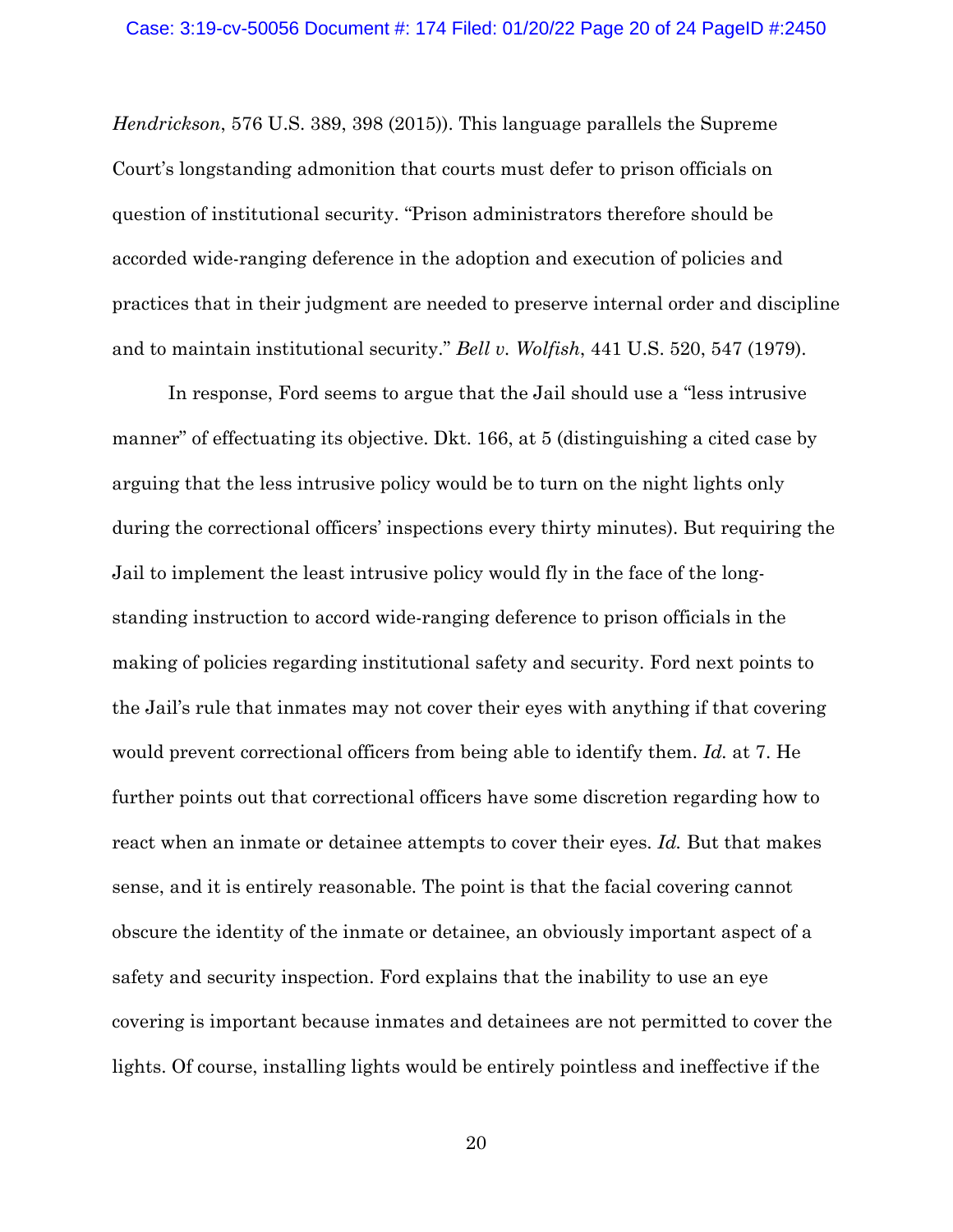### Case: 3:19-cv-50056 Document #: 174 Filed: 01/20/22 Page 21 of 24 PageID #:2451

Jail allowed its residents to cover them up. At its core, this case is about whether the Jail is constitutionally permitted to illuminate cells at night with a 9-watt light bulb.

Although some people might reasonably be mildly annoyed by being forced to have a night light in their living quarters, the Constitution does not ban the practice. This is not a case in which the plaintiff was subjected to constant daytime illumination. It is merely a matter of whether the use of a 9-watt night light is rationally related to the prison's legitimate objective of maintaining the safety and security of the facility, its residents, and staff. As the Seventh Circuit has explained, this means that the policy must not be excessive in relation to that purpose. *Hardeman*, 933 F.3d at 827 (Sykes, J., concurring). Though Ford may have preferred a different method of illumination (e.g., using a flashlight, or turning the night lights on and off throughout the night), the Jail's policy is still clearly within the range of reasonableness. Ford's claim trivializes the Constitution.

Citing *Turner v. Safley*, 482 U.S. 78 (1987), Ford contends that turning the night lights on for only the duration of the inspections would serve the same purpose and that the presence of an easy alternative is evidence of an "exaggerated response." Dkt. 166, at 11. That case does not help Ford. In *Turner*, the Supreme Court set out four factors to employ when determining the reasonableness of a prison policy. First, a valid and rational connection must exist between the policy or regulation and the legitimate purpose invoked. *Turner*, 482 U.S. at 89. Second, the existence of other avenues is relevant. The *Turner* court explained, however, that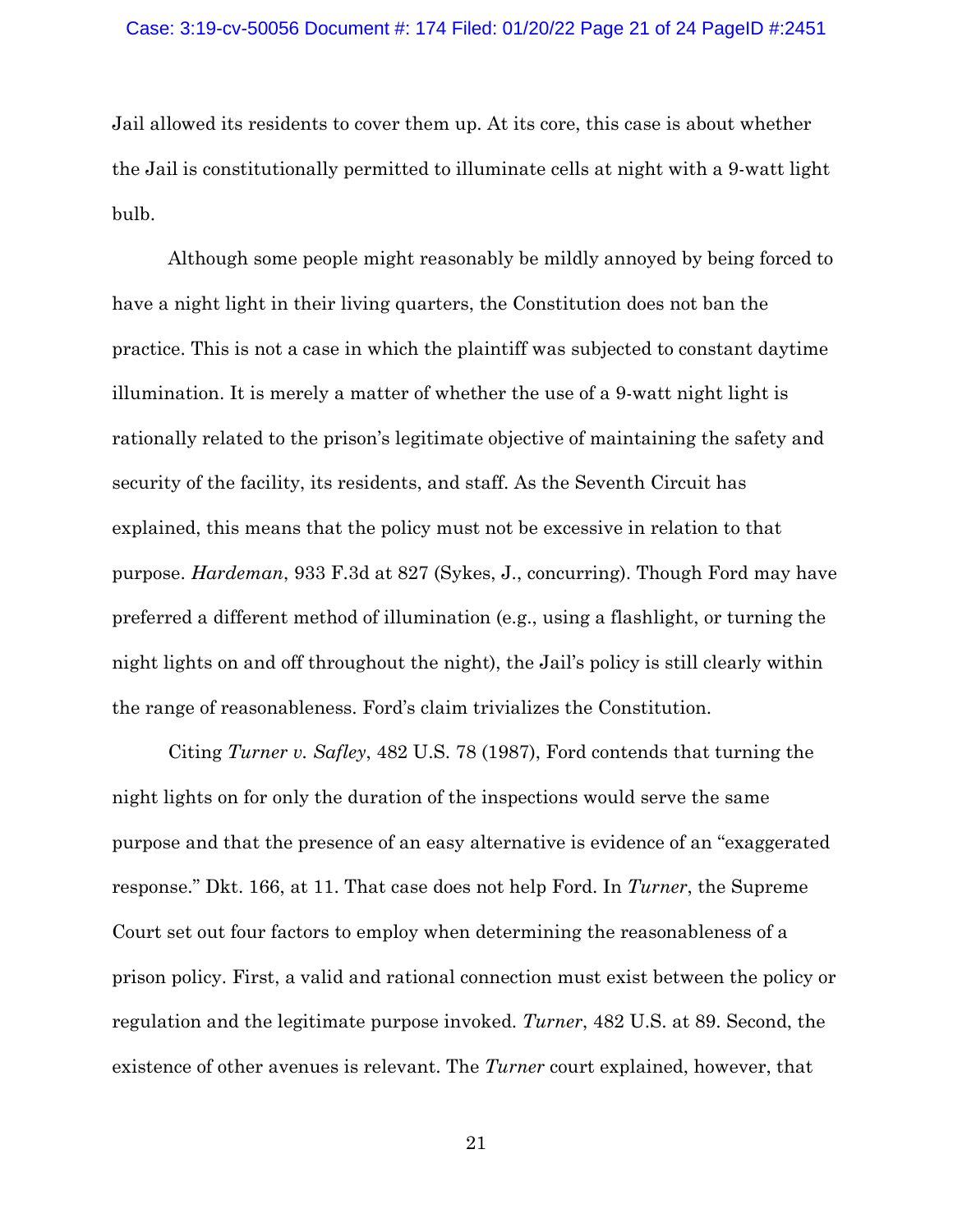# Case: 3:19-cv-50056 Document #: 174 Filed: 01/20/22 Page 22 of 24 PageID #:2452

"courts should be particularly conscious of the 'measure of judicial deference owed to corrections officials . . . in gauging the validity of the regulation.'" *Id.* at 90 (quoting *Pell v. Procunier*, 417 U.S. 817, 827 (1974)). Third, courts should consider the impact "on guards and other inmates, and on the allocation of prison resources generally." *Id.* Fourth, and similar to the second factor, "the absence of ready alternatives is evidence of the reasonableness of a prison regulation." *Id.* But in explaining this last factor, the court noted, "This is not a 'least restrictive alternative' test: prison officials do not have to set up and then shoot down every conceivable alternative method of accommodating the claimant's constitutional complaint." *Id.* at 90–91.

Based on these factors, the Court has no trouble holding that the Winnebago County Jail's policy of using 9-watt night lights in each cell is not objectively unreasonable. It is without a doubt rationally connected to the valid governmental objective of maintaining the safety and security of the Jail. And though alternate means of achieving this objective may exist, the Jail is not required to use the least restrictive method available. Furthermore, consideration of the impact on correctional officers, jail resources, and other inmates, weighs in the Jail's favor. It is perfectly reasonable to think that other inmates might prefer not to have flashlights shined in their eyes throughout the night, or that requiring a correctional officer to turn the lights on and off when they are needed (versus keeping them on throughout the night) might be unduly burdensome. In the end, however, that decision is for the Jail's policymakers—not the Court—because it is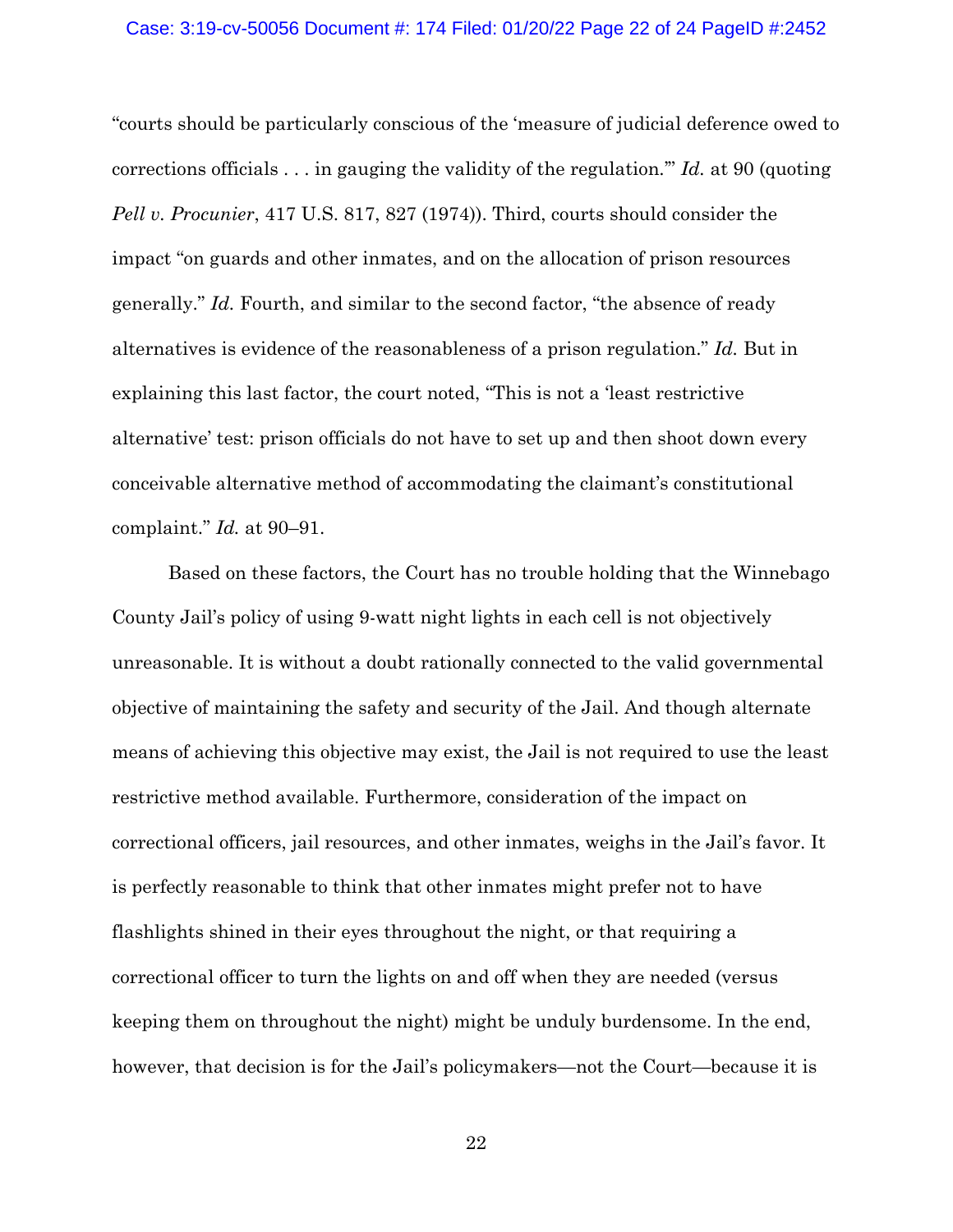# Case: 3:19-cv-50056 Document #: 174 Filed: 01/20/22 Page 23 of 24 PageID #:2453

rationally related a legitimate objective, is not an exaggerated response, and federal courts have been repeatedly instructed to afford prison facilities substantial deference in such matters.

Because the Jail's decision to use 9-watt night lights is rationally related to its legitimate governmental objective of maintaining the safety and security of the Jail, Ford cannot establish the third element of the objective reasonableness test. The various defendants, therefore, are entitled to judgment as a matter of law.

## **D.** *Monell* **Claim**

Ford also brings a claim under *Monell v. Dep't of Soc. Servs.*, 436 U.S. 658 (1987) against Sheriff Caruana in his capacity as the final policymaker for the Winnebago County Jail.<sup>5</sup> He contends that the policy and practice of installing 9watt night lights in Jail cells violates his constitutional rights. But liability under *Monell* cannot lie in absence of a constitutional injury. *J.K.J. v. Polk County*, 960 F.3d 367, 377 (7th Cir. 2020) (en banc) ("A primary guardrail is the threshold requirement of a plaintiff showing that a municipal policy or custom caused the constitutional injury."). Thus, because the policy to install night lights in each cell does not amount to a constitutional injury, as explained above, Ford's *Monell* claim must fail.

<sup>5</sup> Ford also contends that Superintendent Redmond can be sued on a *Monell* theory because the Sheriff delegates substantial policymaking authority to him. Because that discussion is not necessary to the outcome of this claim, the Court does not consider the argument.